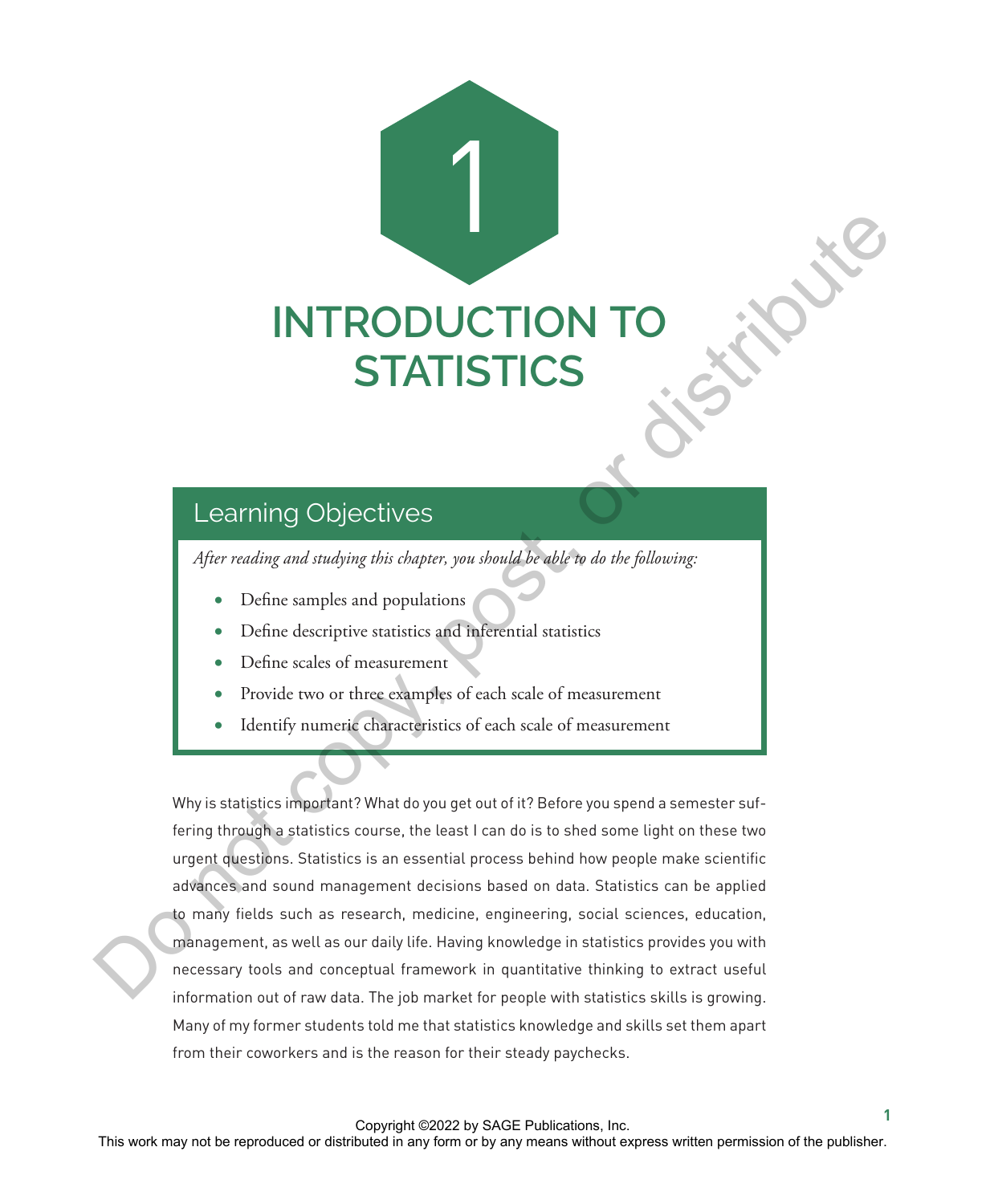Alright! Consider yourself sufficiently buttered up. Now, please endure some basic but important stuff. Statistics is a science that deals with collecting, organizing, summarizing, analyzing, and interpreting numerical data. It is especially useful when using numerical data from a small group (i.e., a sample) to make inferences about a large group (i.e., a population). Learning statistics is similar to learning a new language, and understanding the vocabulary, meaning, and structure is critical from the very beginning. Therefore, definitions, numerical characteristics, and symbols for both samples and populations are clearly presented and explained in this book. Scales of measurement are introduced to show how each scale measures and describes different numerical attributes. After reading this chapter, you should have learned how to differentiate samples from populations as well as understand specific numerical attributes of scales of measurement. The state of the may not be represented to the simulation of the reference about a target or distributed in any form or by any means without the publisher. The publisher of the publisher or distributed in any form of the

## WHAT IS STATISTICS?

**Statistics** is a branch of mathematics dealing with the collection, analysis, interpretation, and presentation of masses of numerical data. **Data** are defined as factual information used as a basis for reasoning, discussion, or calculation. The use of statistics originated in collecting data about states or communities as administrators studied their social, political, and economic conditions in the mid- to late 17th century. Statistics are used to describe the numerical characteristics of large groups of people. Understanding statistics is useful in answering questions such as the following:

- What kind of data need to be collected?
- How many data are needed to provide sufficient guidance?
- How should we organize the data?
- How can we analyze the data and draw conclusions?
- How can we assess the strength of the conclusions?

#### **Population Versus Sample**

Learning statistics is very similar to learning a new language. Before you can master a new language, there are basic vocabularies you need to memorize and understand. The basic vocabulary of statistics starts with terms describing the numerical characteristics of a **population** and numerical characteristics of a **sample**. A population is defined as the entire collection of everyone or everything that researchers are interested in measuring or studying. A sample is defined as a subset of the population, from which measures are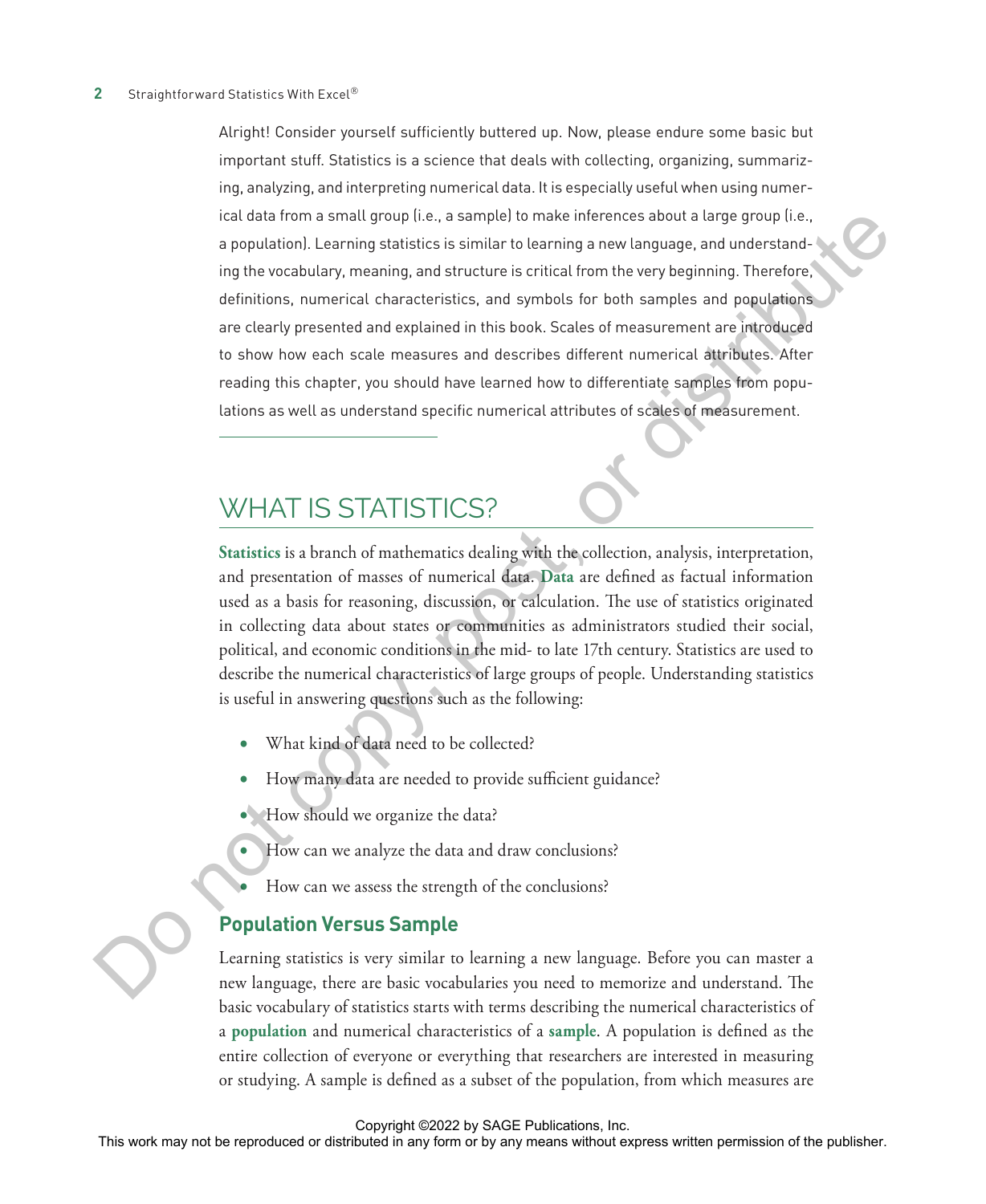actually obtained. For example, a Midwest urban university wants to gauge students' interest in the possibility of establishing a football team on campus. The population, in this example, is the number of students in the entire student body,  $N = 17,894$ . *N*, uppercase, refers to the size of the population; a lowercase *n* is used for sample size. It would be extremely time-consuming and very expensive to ask every student in the university his or her interest in having a university football team. No matter how hard you tried, it was highly likely that some people would simply refuse to answer survey questions.

To obtain information efficiently, the university administration assigned the task to the Student Government Association. This association put a survey on the university website and collected responses from 274 students. This group of 274 students was the sample from where measures were actually obtained. The answers from these 274 students formed the data. Data are required to run statistical analyses. Collecting and sorting data usually happen before calculating statistics. Both a population and a sample contain numerical attributes that researchers want to investigate. The numerical attributes of a population are called **parameters**, and they are usually denoted by Greek letters. Numerical attributes of a sample are called **sample statistics**, and they are usually denoted by ordinary English letters. Table 1.1 shows the basic vocabulary to describe populations and samples. It is important to master the basic vocabulary, so as to make effective communication and clear understanding of statistical concepts achievable. In this chapter, we cover the definitions of some basic population parameters and sample statistics. The corresponding mathematical formulas will be covered in the following chapters. rectremely time-consuming and very requestive to also every smoken in detectined, it wish the relation in the rest matrix is the relation to be any form or by any field you that the rest or distributed in a state of the p

#### **Descriptive Statistics and Inferential Statistics**

Statistical procedures can be generally classified into two categories: (1) *descriptive statistics* and (2) *inferential statistics*. **Descriptive statistics** are statistical procedures used to describe, summarize, organize, and simplify relevant characteristics of data. They are simply ways to describe and understand the data, but they do not go beyond the data. Mean, standard deviation, and variance are examples of descriptive statistics.

| The Basic Vocabularies to Describe Numerical<br><b>TABLE 1.1</b><br>Characteristics of a Population and a Sample |                                  |                          |  |  |  |  |  |  |
|------------------------------------------------------------------------------------------------------------------|----------------------------------|--------------------------|--|--|--|--|--|--|
| <b>Meaning of the Symbol</b>                                                                                     | <b>Population Parameters</b>     | <b>Sample Statistics</b> |  |  |  |  |  |  |
| Mean                                                                                                             | $\mu$ (pronounced as 'mew')      | X                        |  |  |  |  |  |  |
| Standard deviation                                                                                               | $\sigma$ (pronounced as 'sigma') | S                        |  |  |  |  |  |  |
| Variance                                                                                                         | $\sigma^2$                       | $s^2$                    |  |  |  |  |  |  |
| Size, number of<br>observations                                                                                  | $\overline{N}$                   | $\overline{D}$           |  |  |  |  |  |  |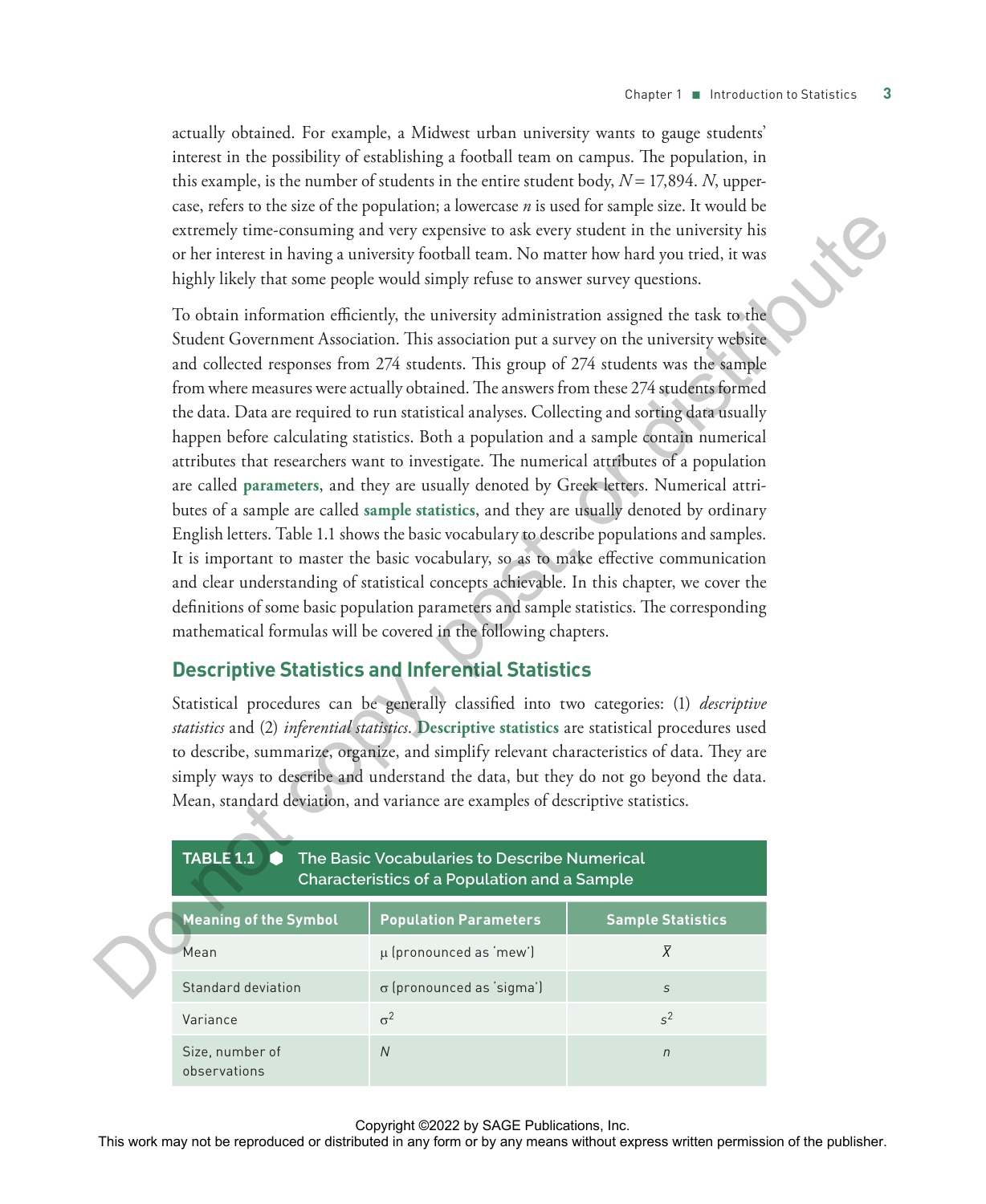#### 4 Straightforward Statistics With Excel<sup>®</sup>

**Inferential statistics** are statistical procedures that use sample statistics to generalize to or make inferences about a population. As a rule, inferential statistics are more complicated than descriptive statistics, and they will be introduced in Chapter 7 of this book. Such statistical procedures usually require samples to be unbiased representatives of the population. This can be achieved if samples are randomly selected from the population. As there are different ways to slice a pie, there are different ways to sample a population.

#### **Sampling a Population**

Let's start this section with examples of a population. For instance, all the cars built by an automobile manufacturer, the entire student body in a university, and every citizen in a particular country are all examples of a population. As you can imagine, the number of members in a population can get enormous and become impossible to measure or study. Sometimes, it is simply not feasible to use the population for research purposes. You understand why an automobile manufacturer does not use every car they make to conduct the crash safety test. There will only be crashed cars left! Therefore, scientists have to conduct their research with a carefully selected sample. For example, a small number of cars used to conduct a crash safety test, an online survey administrated to evaluate students' preference of living on campus versus off campus, public polling on a politician's popularity, and a survey on the most memorable advertisement during a Super Bowl: All of these are examples of conducting research using samples. The reason to use a sample to conduct research instead of using the population is that it is neither possible nor feasible to gain access to every member in the population and have everyone consent to participate in the research. The most obvious difference between a population and a sample is its size. Many samples can be selected from a population. population. This can be achiered if samples are randomly selected from the propulation.<br>A choice are different way to to shine a population of the same residue of the publisher. For insurance, all the any form of the same

Two basic ways of sampling a population are nonprobability and probability sampling examples are *convenience samples* and *random samples*, respectively. A **convenience sample** is one in which researchers use anyone who is willing to participate in the study. A convenience sample is created based on easy accessibility. For example, a student completes an assignment on measuring people's perceived job satisfaction by begging her Facebook friends to fill out a job satisfaction questionnaire. Various talent shows (e.g., *American Idol*, *The Voice*, *Dancing With the Stars, America's Got Talent*, etc.) on television ask the audience to vote for their favorite contestants, so they can move on to the next level of the competition. A convenience sample is a nonprobability sample because not all members in the population have an equal chance of being included in the sample. Well, you know that not everyone uses Facebook and not everyone watches talent shows.

A **random sample** is an ideal way to select participants for scientific research. A random sample is defined as being one in which every member in the population has an equal chance of being selected. Because of the random nature of the selection process, it creates an unbiased representation of the population. However, this ideal is easier said than done.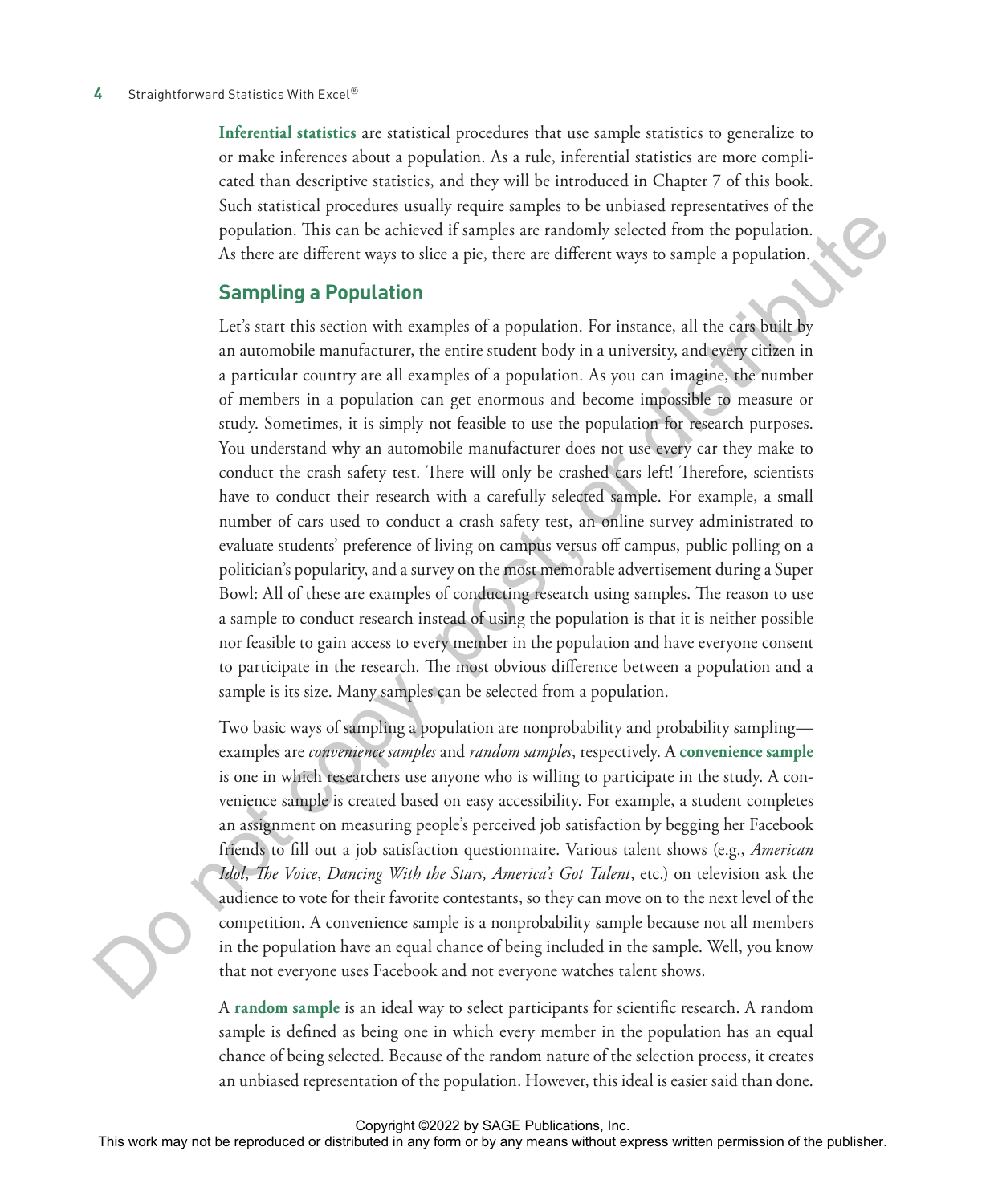Can you think of an example of a random sample? This is a question I pose to my students in Introductory Statistics classes. An overwhelming majority of students' answers actually fall in the category of convenience samples, such as exit polling during an election, spot surveying in a shopping mall/library/cafeteria, using students in a class, and so on.

Random sampling does not just happen. It actually requires thoughtful planning and careful execution. How do we select a random sample? I'm glad you asked!

#### **POP QUIZ**

- 1. A human resource manager created an employee job satisfaction survey and posted the link on the company's website to invite employees to participate in the survey. This manager is likely to get a \_\_\_\_\_\_\_\_\_\_ sample.
	- a. convenience
	- b. random
	- c. probability
	- d. population

## RANDOM SAMPLING METH

There are four commonly used methods to select a random sample: (1) simple random sampling, (2) systematic sampling, (3) stratified sampling, and (4) cluster sampling. The definition of each method and a practical example of each method will be provided in the following subsections.

#### **Simple Random Sampling**

A **simple random sample** of a sample size *n* is created in a way that all samples with the same sample size have the same chance of being selected. A simple random sample has a stronger requirement than a random sample. Each individual is chosen randomly, entirely by chance, and each subset of *n* individuals has the same probability of being chosen as any other subset of *n* individuals. For instance, a university was considering switching courses from four credit hours to three credit hours and the university administration sought students' opinions before making such changes. The targeted population is the entire student body in the university  $(N = 17,500)$ . The administration would like to select 2% of the students to participate in a survey (*n* = 350). A simple random sample can be obtained by listing all students' names and giving each a unique identification number ranging from 1 to 17,500. A computer can then be used to randomly generate 350 numbers between 1 and 17,500. This creates a sample with *n* = 350. Such a The representation of the reproduced or distributed in any form or distributed in any form or distributed in any form or distributed in any means were stated in any means were reproduced in a mean means were reproduced in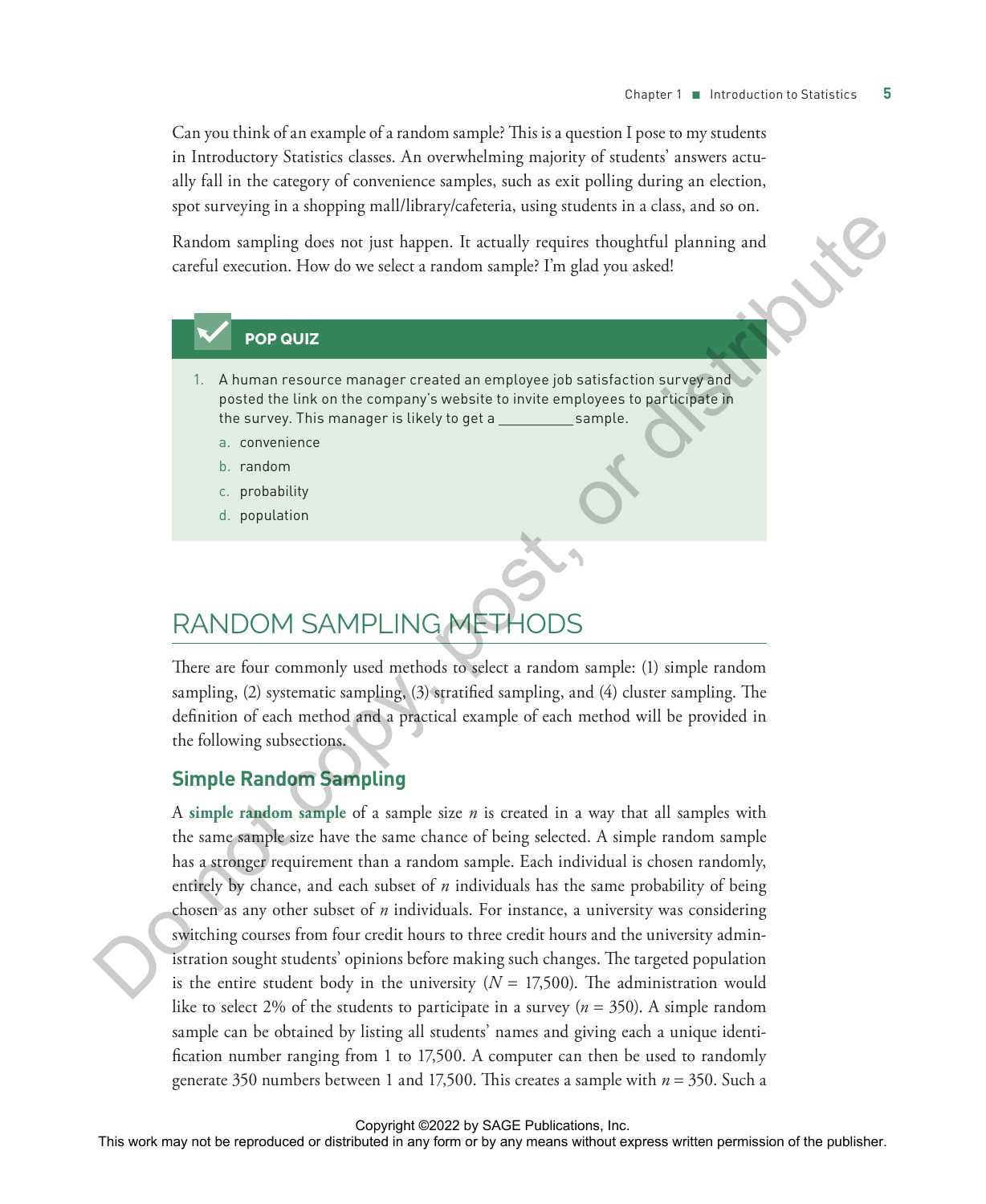#### **6** Straightforward Statistics With Excel<sup>®</sup>

procedure can be repeated many times to create many samples. Any one of these samples with *n* = 350 has an equal chance of being selected to participate in the survey.

#### **Systematic Sampling**

A **systematic sample** is obtained by selecting a sample from a population using a random starting point and a fixed interval. Typically, every "*k*th" member is selected from the population to be included in the sample. Systematic sampling is still thought of as being random, as long as the interval is determined beforehand and the starting point is selected at random. To choose a 2% systematic sample in our previous example, the university needs to randomly select a number between 1 and 50 as its starting point and then choose every 50th number to be included in the sample. For instance, to create a random sample with 350 students, Number 28 was randomly chosen as the starting point. The sample is obtained by picking every 50th student after that—meaning that we chose the 28th, 78th, 128th, 178th, 228th, and so on until 350 students are selected in the sample.

#### **Stratified Sampling**

**Stratified sampling** works particularly well when there are large variations in the population characteristics. Stratification is the process of grouping members of the population into relatively homogeneous subgroups before sampling. These homogeneous subgroups are called "strata." The strata need to be mutually exclusive: Every member in the population must be assigned to only one stratum. The strata should also be collectively exhaustive—meaning that no member in the population is excluded. A random sample from each stratum is independently taken in the same proportion as the stratum's size relative to the population. These subsets of the strata are then pooled to form a random sample. Therefore, the distribution of the key characteristics is the same as that in the population. For example, there are 60% female students and 40% male students in the university; to create a sample size of 350, a stratified sampling will randomly choose  $60\% \times 350 = 210$  female students and  $40\% \times 350 = 140$  male students. A systematic standing the interaction of the last mappe interaction or the reproduced or the properties or be reproduced in the ample. Systematic starting is still thought of the properties or be reproduced in the ample.

#### **Cluster Sampling**

**Cluster sampling** works best when "natural" grouping (clustering) occurs in the population. Random sampling is conducted to select particular clusters to include in the sample. Once a cluster is selected in the sample, all individuals in the cluster are included in the sample. In the previous university example, there are, say, 900 courses offered in any given semester. A list of all 900 classes could be obtained from the registrar's office. A random sampling procedure is conducted to select 2% of classes to be included in the sample  $(n = 18$  classes). Once the 18 classes are selected, every student in each of these classes is included in the sample. In this particular example, students need to be reminded not to answer the survey multiple times if more than one of the classes in which they are enrolled get selected in the sample.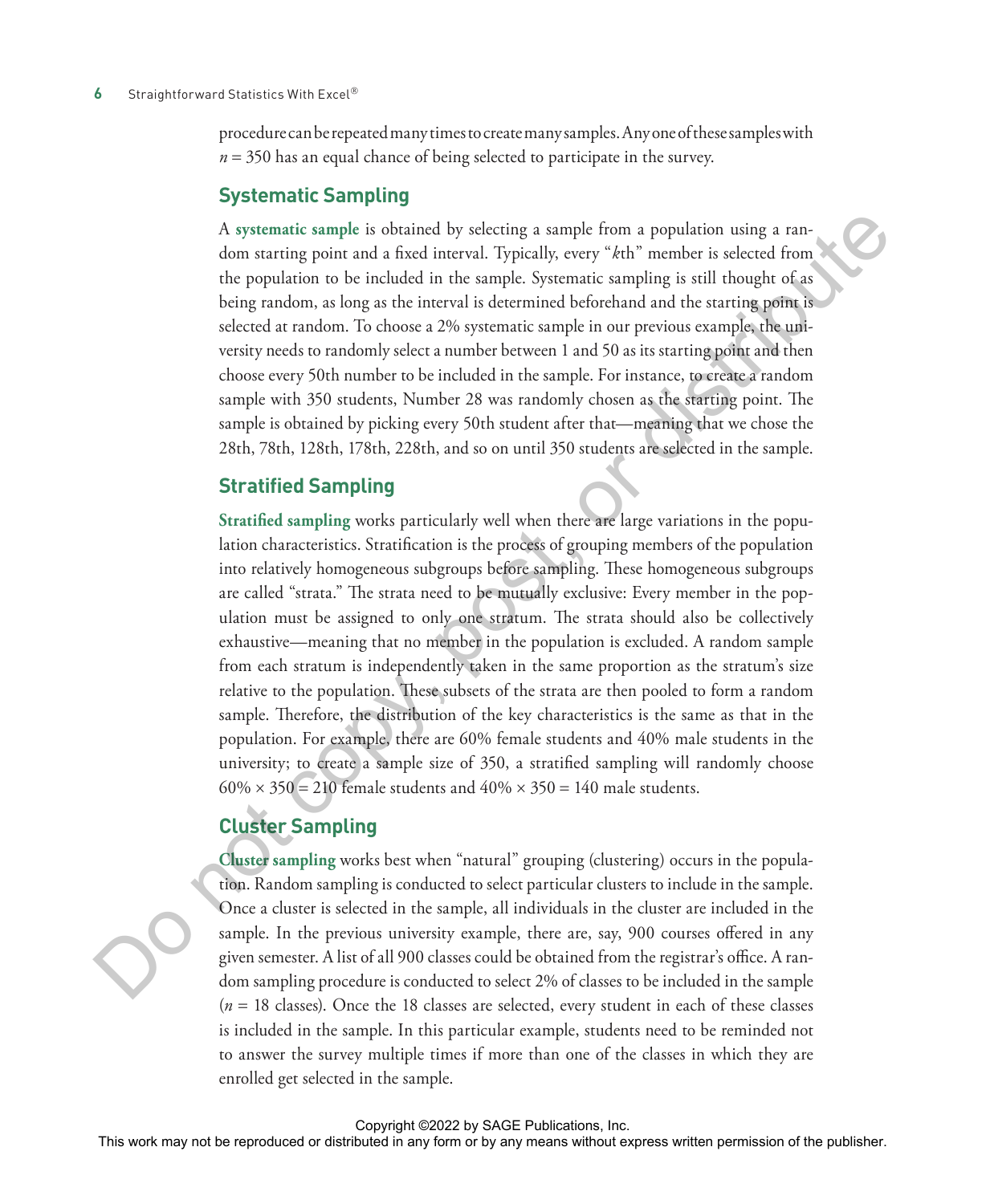Although all four random sampling methods are designed to obtain random samples in the university's effort to seek opinions from students, it is important to recognize that not everyone who is selected in the sample completes the survey. A low response rate ruins the nature of probability sampling, especially when there are systematic differences between students who take time to answer the survey versus students who either neglect or refuse to answer the survey.

#### **POP QUIZ**

 $\mathcal{L}$ 

- 2. When a large school district randomly selected three classes to conduct a learning environment study, every student in these three classes participated in a face-to-face interview with the school psychologist. This is an example of
	- a. simple random sampling.
	- b. systematic sampling.
	- c. stratified sampling.
	- d. cluster sampling.

## SCALES OF MEASUREMEN

Researchers study physical or psychological characteristics by measuring them or asking questions about the attributes. In statistics, a **variable** refers to a measurable attribute. These measures have different values from one person to another, or the values change over time. Different values of a variable provide information for researchers. If there is no variation in the measures, the variable does not contain any information. For example, when I studied the variables that might be related to students' performance in a statistics course, I collected answers to the following questions: student's grade point average (GPA), number of mathematical courses taken at the college level, number of classes missed in the statistics course, number of tutoring sessions attended for the statistics course, and gender. The answers to these questions reflected the attributes of the students, and they usually varied from one individual to the next. I did not have to ask, "Are you currently enrolled in a statistics course?" Enrolling in a statistics course is an unnecessary question because only students who enrolled in a statistics course were selected for this study. A question producing identical answers from everyone provides no information at all. Only when answers to questions change from one person to the next do they provide information that we do not have before the questions are answered. Variables have different numerical values that can be analyzed, and hopefully, meaningful information can be extracted from them. This work may not be reproduced or distributed in any form or by any means when  $\alpha$  any means were reproduced in the state of the publisher or by any means with the publisher of the publisher. This is a systematic sampli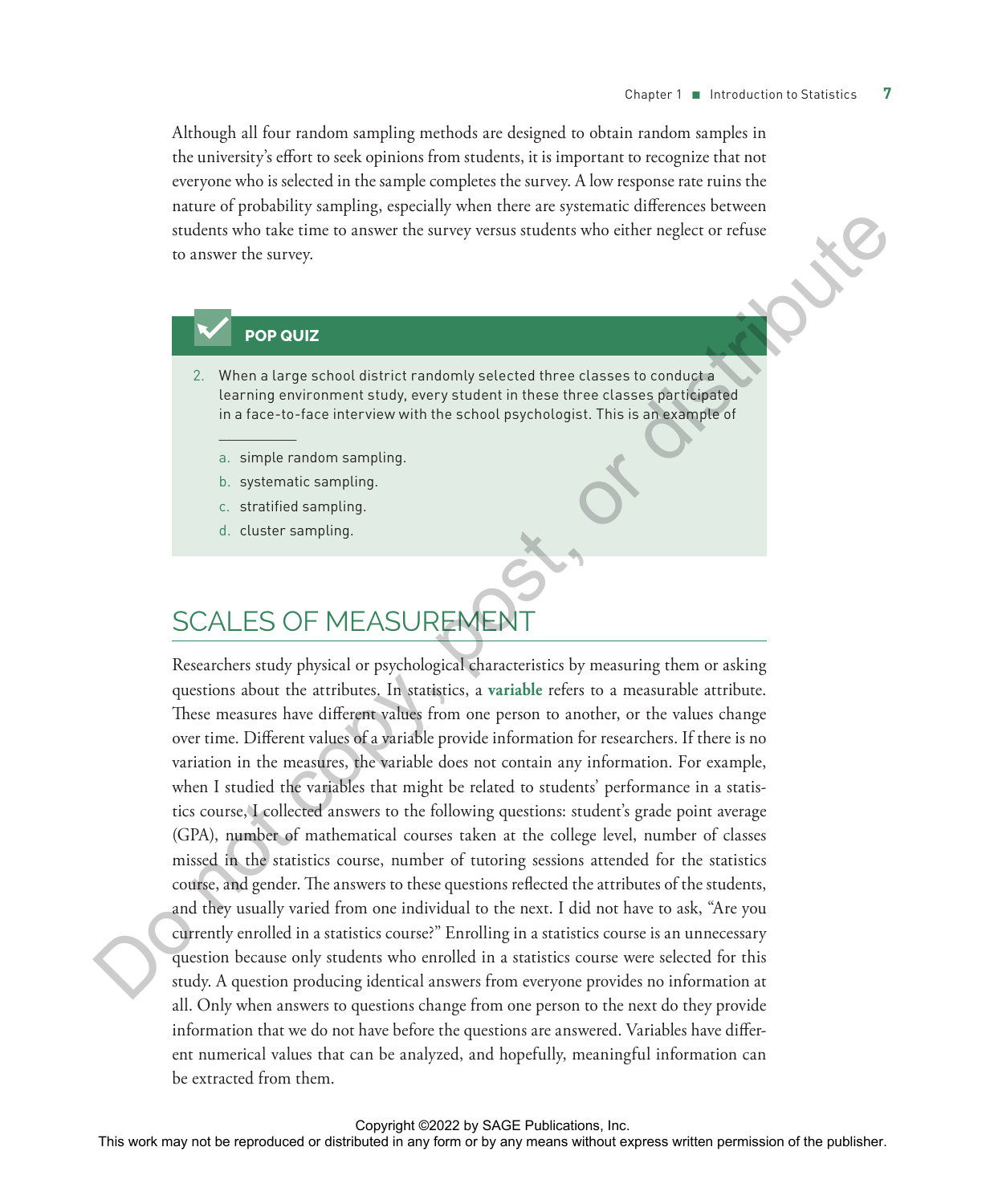Scales of measurement provide a way to think systematically about the numerical characteristics of variables. **Scales of measurement** specifically describe how variables are defined and measured. Each scale of measurement has certain mathematical properties that determine appropriate applications of statistical procedures. There are four scales of measurement: (1) *nominal*, (2) *ordinal*, (3) *interval*, and (4) *ratio*. I will discuss them in the order from the simplest to the most complex. Remember that a higher level scale of measurement contains all the mathematical properties from a lower level scale of measurement plus something more.

#### **Nominal Scale**

In **nominal scales**, measurements are used strictly as identifiers, such as your student identification number, phone number, or social security number. The numbers on athletes' jerseys, for example, are simply used as identifiers. Among other things, jersey numbers allow referees to identify which player just committed a personal foul so a penalty can be properly assessed. In social sciences and behavioral sciences, nominal variables such as gender, race, religion, socioeconomic status, marital status, occupation, sexual orientation, and so on are often included in research. Nominal scaled variables allow us to figure out whether measurements are the same or different. The mathematical property of the nominal scale is simply  $A = B$  or  $A \neq B$ .

#### **Ordinal Scale**

In **ordinal scales**, measurements not only are used as identifiers but also carry information about ordering in a particular sequence. The numbers are ranked or sorted in an orderly manner such as from the lowest to the highest or from the highest to the lowest. For example, the first time you are invited to a friend's house for dinner, at the outset, you need to find the house. Luckily, you have the address. You notice that houses on one side of the street have odd numbers, and houses on the other side have even numbers. The house numbers either increase or decrease as you walk down the street. Yes! House numbers are arranged in order, so they are ordinal. Therefore, you know 2550 is located in between 2500 and 2600. Can you imagine how confusing it would be trying to find a house for the first time if house numbers were nominal and displayed in random order? Another example is that at a swimming meet, gold, silver, and bronze medals are awarded to swimmers who finish in first, second, and third place. Although we don't know the time difference between the gold medalist and the silver medalist or the time difference between the silver medalist and the bronze medalist, we are sure that the gold medalist is faster than the silver medalist, and the silver medalist is faster than the bronze medalist. measurement: (1) motions), (2) motions), (3) motions), and this may not be reproduced in a considerably the motion or allows in the column or by any means were form or by any means were reproduced in a mean single repress

**Likert scales** are often used to measure people's opinions, attitudes, or preferences. Likert scales measure attributes along a continuum of choices such as 1 = *strongly disagree*, 2 = *somewhat disagree*, 3 = *neutral*, 4 = *somewhat agree*, or 5 = *strongly agree* with each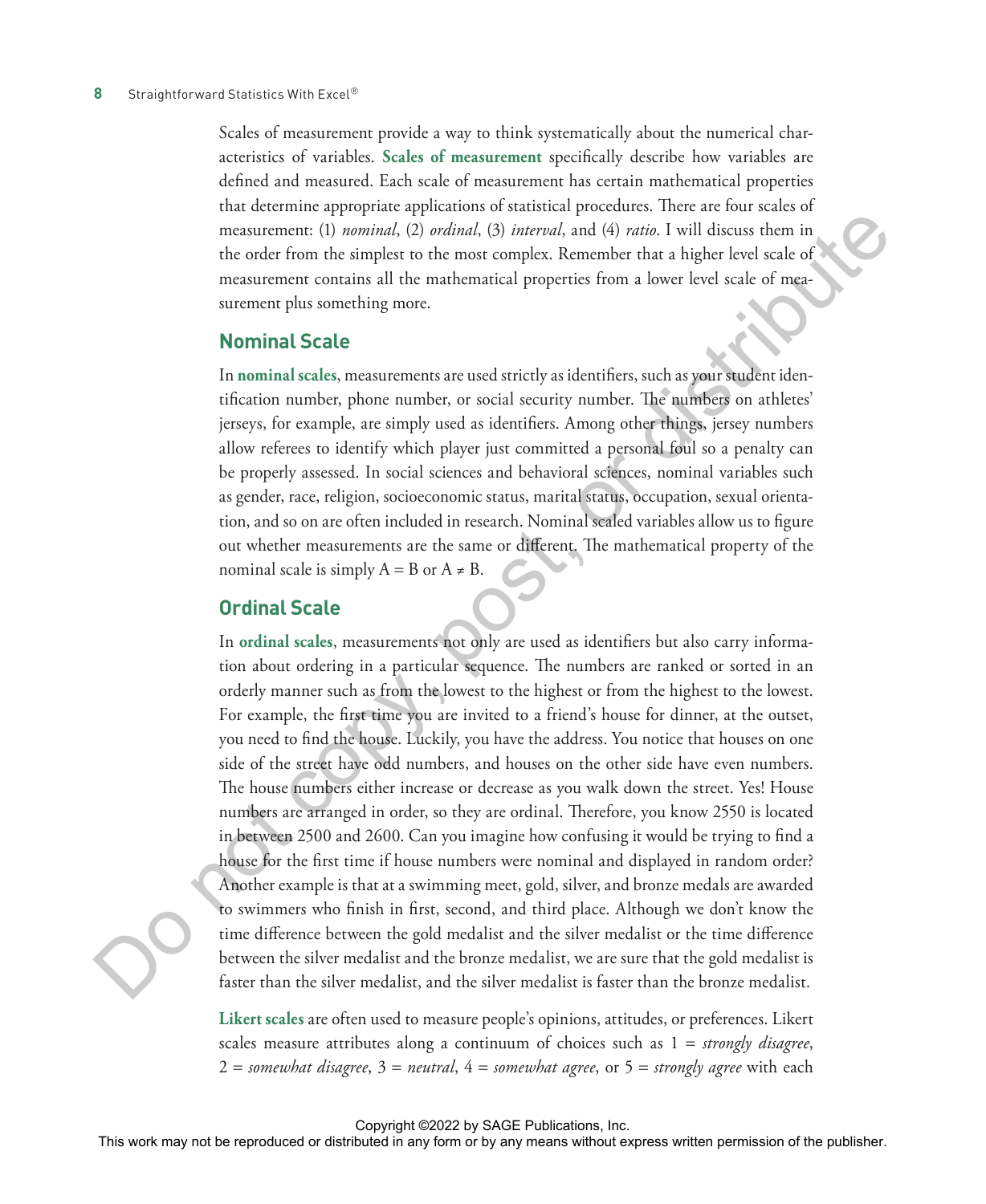statement. The ratings from Likert scales belong in the category of ordinal scales. We know the rankings of the responses, but we are not sure whether the difference between 1 and 2 is the same as the difference between 2 and 3. For example, Melissa rates her satisfaction with an online purchase she made a week ago: 1 stands for *very unhappy*, and 5 stands for *very happy*. Melissa's answers are reflected by the bolded numbers in the table.

| <b>Characteristic</b> | <b>Very</b><br><b>Unhappy</b> | <b>Somewhat</b><br><b>Unhappy</b> | <b>Neutral</b> | <b>Somewhat</b><br><b>Happy</b> | <b>Very</b><br><b>Happy</b> |
|-----------------------|-------------------------------|-----------------------------------|----------------|---------------------------------|-----------------------------|
| Quality of product    |                               |                                   |                |                                 | 5                           |
| Delivery time         |                               |                                   |                |                                 |                             |
| Competitive price     |                               |                                   | 3              |                                 |                             |
| Customer service      |                               |                                   |                | 4                               |                             |

In this particular case, we learn that Melissa is *very happy* with the product quality, *somewhat happy* with the delivery time and customer service, and *neutral* on the pricing. But we don't know how much happier Melissa is with the product quality than with its price. It is not possible to quantify the difference between two numbers from an ordinal scale.

In summary, order contains information. Order gives us the direction of the rankings between two values. The mathematical properties of ordinal scales include everything a nominal scale has (i.e., identifiers) and something more: the direction of the rankings. The mathematical property of the ordinal scale is expressed as if  $A > B$  and  $B > C$ ,  $A > C$ .

#### **Interval Scale**

As measurements evolve to be more sophisticated, scientists go beyond merely figuring out the direction of the rankings. Being able to calculate the amount of the difference becomes the primary objective. The interval scale is designed to fulfill that particular objective. **Interval scales** can be used as identifiers, showing the direction of the rankings and something more: equal units. Interval scales not only arrange observations according to their magnitudes but also distinguish the ordered arrangement in equal units. When measurements come with equal units, they allow us to calculate the amount of difference or the distance between two measurements. Fahrenheit and Celsius temperature scales are two of the most commonly mentioned examples of interval scales, for which equal units exist and zero is an arbitrarily assigned measurement. We know that 0 degrees Celsius equals 32 degrees Fahrenheit. Zero in an interval scale simply represents a measurement. Standa for every dappy. Meliasis a nowers are reflected by the bolised numbers in the rabiked or distributed in any form or be reproduced to the publisher or  $\frac{1}{2}$  concernence were represented in a concernent or the p

Equal units have very important implications in statistics. Calculation of means and standard deviations, which are introduced in Chapter 3, require the variables to have equal units. Many measures in social science are interval scales, such as age, test scores, or standardized intelligence quotient (IQ) scores.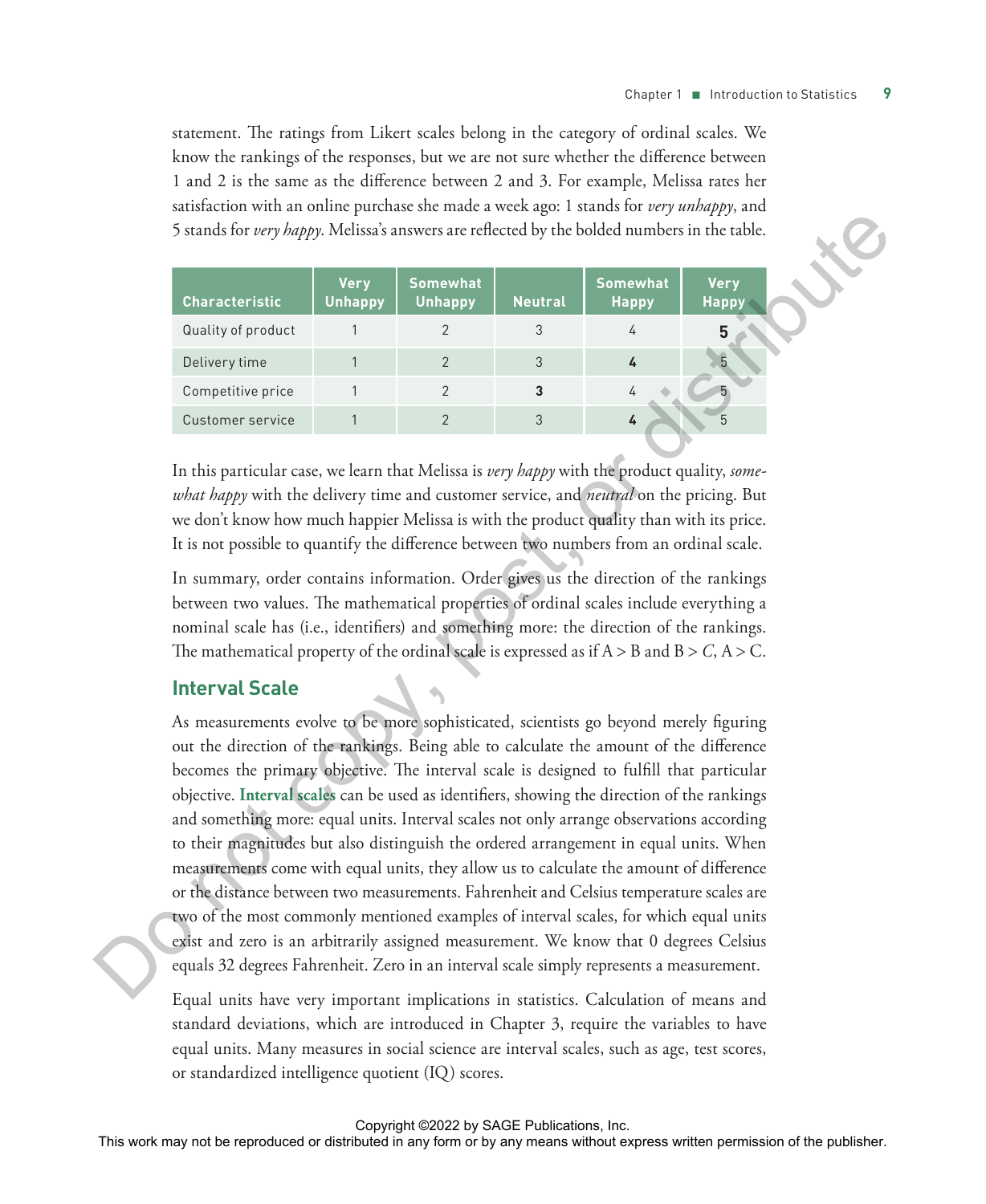

Interval scales allow us to do mathematical operations on the amount of difference between two values. The mathematical property of the interval scale is expressed as when A < B < C, the difference between A and C is the sum of the difference between B and A plus the difference between C and B,  $(C - A) = (B - A) + (C - B)$ , as shown in Figure 1.1.

For example, age is an interval variable. The ages of three siblings in a family are 8, 13, and 17. The age difference between the youngest and the oldest is  $17 - 8 = 9$ , which equals the sum of the differences between the oldest and the middle one,  $17 - 13 = 4$ , plus the difference between the middle one and the youngest,  $13 - 8 = 5$ .

#### **Ratio Scale**

The ratio scale is the most sophisticated scale of measurement. The **ratio scale** contains everything that lower level scales of measurement have, such as identifiers, direction of rankings, and equal units, but it also has something more: an **absolute zero**. Absolute zero means a complete absence of the attribute that you are measuring. Zero is not an arbitrarily assigned number. Most physical measurements, such as height and weight, belong in the ratio scales. Income is a good example of a ratio scale in the social sciences. Zero income means a complete absence of income.

Absolute zero makes it possible to measure the absolute amount of the variable, and it allows us to compare measures in terms of ratios. This unique mathematical property of ratio scales is expressed as if  $A = 2B$  and  $B = 2C$ , then,  $A = 4C$ .

After discussing scales of measurement, sometimes students have questions about why exam scores and IQ scores are classified as interval scales instead of ratio scales. Let's discuss the reasons why exam scores and IQ scores are classified as interval scales. The purpose of an exam is to assess your knowledge in a specific topic. The purpose of an IQ test is to measure and quantify intelligence. When an exam or IQ score turns out to be zero, it does not mean that the person completely lacks knowledge or intelligence. There might be other reasons to explain the zero, such as the test is in a language foreign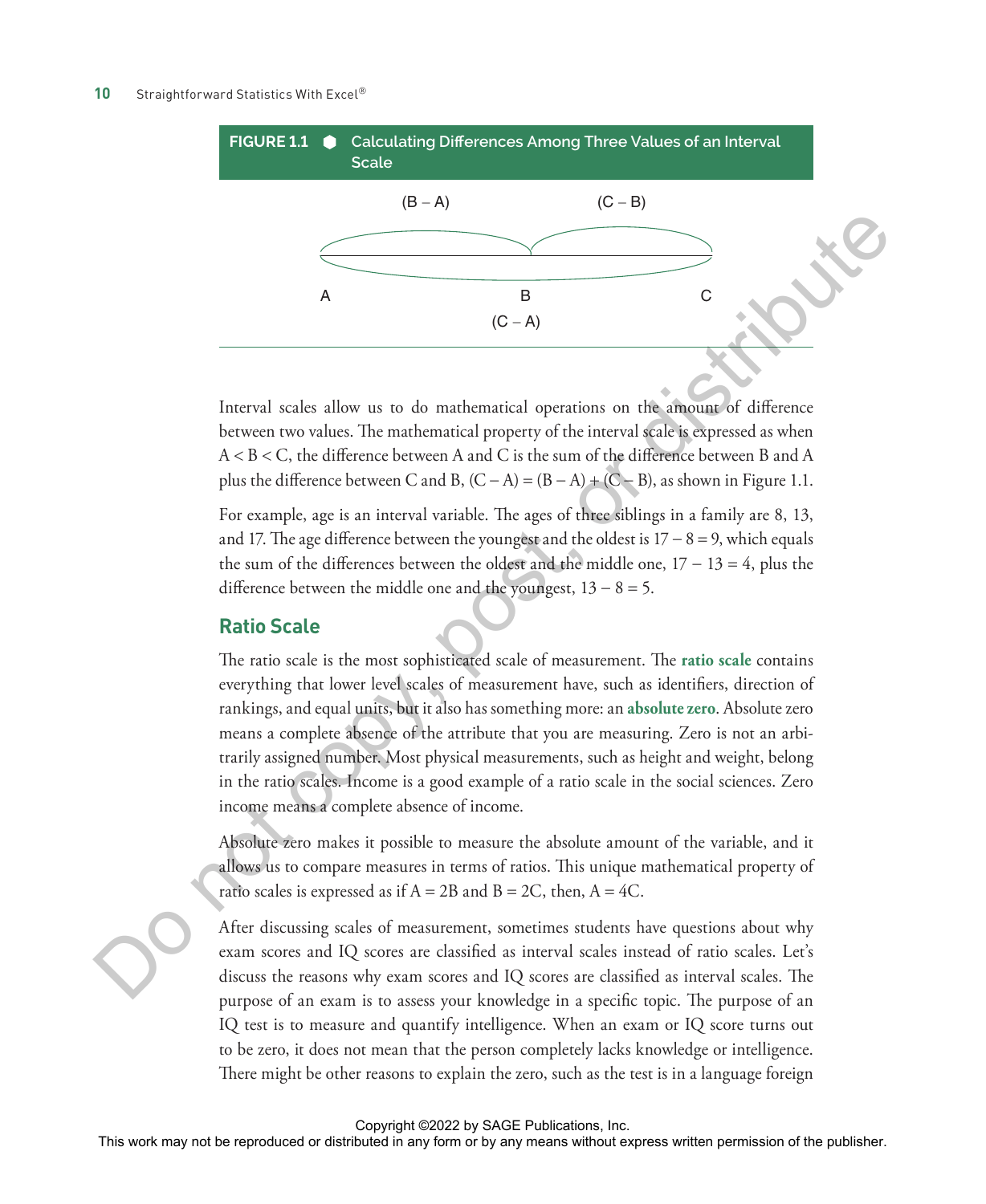to the test taker, the test taker is provided a wrong scantron for the test, or the test taker marks the answers on the wrong side of the scantron. The point is that exam or IQ scores do not have an absolute zero to show complete absence of the attribute; therefore, they belong in the category of interval scales.

|         | numerical variables.<br>TABLE 1.2                                                                                             |                            |                                 | Mathematical Properties of Scales of Measurement                                                                                                                                                                                                                                 | erties in Table 1.2. This table also illustrates that the higher level scales of measurement<br>have every attribute that the lower level scales have, plus something more. It is very<br>common to label variables with nominal or ordinal scales of measurement as categorical<br>variables and variables with interval or ratio scales of measurement as continuous or |  |
|---------|-------------------------------------------------------------------------------------------------------------------------------|----------------------------|---------------------------------|----------------------------------------------------------------------------------------------------------------------------------------------------------------------------------------------------------------------------------------------------------------------------------|---------------------------------------------------------------------------------------------------------------------------------------------------------------------------------------------------------------------------------------------------------------------------------------------------------------------------------------------------------------------------|--|
|         | <b>Scale of</b><br><b>Measurement</b>                                                                                         | <b>Identifier</b>          | <b>Direction of</b><br>Ranking  | <b>Equal Units</b>                                                                                                                                                                                                                                                               | <b>Absolute Zero</b>                                                                                                                                                                                                                                                                                                                                                      |  |
|         | Nominal                                                                                                                       | X                          |                                 |                                                                                                                                                                                                                                                                                  |                                                                                                                                                                                                                                                                                                                                                                           |  |
| Ordinal |                                                                                                                               | X                          | X                               |                                                                                                                                                                                                                                                                                  |                                                                                                                                                                                                                                                                                                                                                                           |  |
|         | Interval                                                                                                                      | X                          | X                               |                                                                                                                                                                                                                                                                                  |                                                                                                                                                                                                                                                                                                                                                                           |  |
| Ratio   |                                                                                                                               | X                          |                                 | $\mathsf X$                                                                                                                                                                                                                                                                      | $\times$                                                                                                                                                                                                                                                                                                                                                                  |  |
|         | <b>POP QUIZ</b><br>a. nominal<br>b. ordinal<br>c. interval<br>d. ratio<br>a. nominal<br>b. ordinal<br>c. interval<br>d. ratio | This is an example of a(n) |                                 | 3. Travel speed is measured by the distance traveled divided by the time traveled.<br>scale of measurement.<br>4. The answers to a marital status question are usually married, single, divorced,<br>or cohabiting. This is an example of a(n) ___________ scale of measurement. |                                                                                                                                                                                                                                                                                                                                                                           |  |
|         |                                                                                                                               |                            | <b>VARIABLE CLASSIFICATIONS</b> |                                                                                                                                                                                                                                                                                  |                                                                                                                                                                                                                                                                                                                                                                           |  |

## VARIABLE CLASSIFICATIONS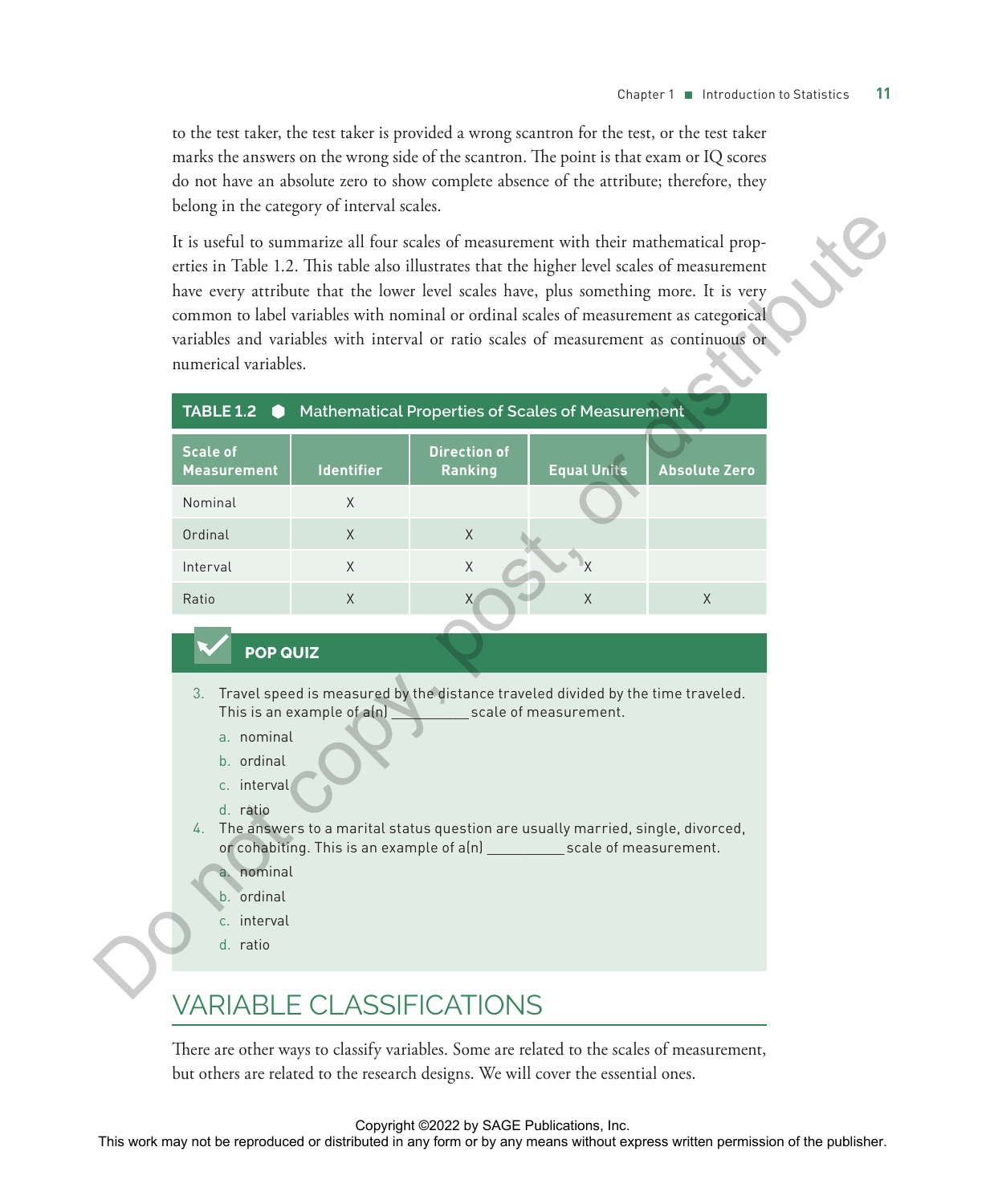#### **Discrete Versus Continuous Variables**

**Discrete variables** are made of values that have clear separation from one number to the next. The answers for discrete variables can only be integers (i.e., whole numbers). For example, how many cars do you own? The answer can simply be counted as the number of cars that are registered under your name. The answers are likely to be 0, 1, 2, 3, and so on. You can't own 2.56 cars. The same goes with the answer to "How many pets do you have?" I hope, for your sake, you don't own 1.25 cats. Clearly, nominal and ordinal scales can also be classified as discrete variables.

**Continuous variables** are composed of values that do not have clear separation from one number to the next. There are numerous possible answers between two adjacent integers for continuous variables. Continuous variables are usually expressed with decimals or fractions. For example, the current world record in men's 50-meter freestyle was 20.16 seconds. Official swim time is measured at 100th of a second. Physical measures such as height and weight are similarly continuous variables. As a person who is "vertically challenged" (a politically correct way to say "short"), it is very important for me to list my height with as many numbers after the decimal point as possible given the limits of the preciseness of the ruler. Interval and ratio scales can also be classified as continuous variables.

## **Independent Variables Versus Dependent Variables**

The distinction between independent variables and dependent variables is very important in experimental research. Generally speaking, there are three different types of empirical research: (1) *experimental*, (2) *quasi-experimental*, and (3) *nonexperimental*. **Experimental research** is usually conducted in a tightly controlled environment (i.e., research laboratories). Researchers deliberately choose variables to manipulate at different levels so as to investigate their effects on the variables that researchers are really interested in. The variables that are deliberately manipulated by researchers are called **independent variables**, predictor variables, or explanatory variables. **Dependent variables** are what researchers are really interested in studying. Dependent variables are also called criterion variables or response variables. Measuring and/or observing the changes in dependent variables as a result of the deliberate manipulation of the independent variables is the foundation of experimental research. This work may not be reproduced or distributed in any form or by any means without express written permission of the publisher. Do not copy, post, or distribute

For example, researchers studied the effect of caloric consumption on the longevity of rats. Researchers selected a sample of 20 pairs of newborn rats in a lab. Each pair of rats was from the same mother. The researchers randomly assigned one in each pair to the control group and the other to the experimental group. The control group was fed a normal amount of calories every day. The experimental group was fed only 70% of the normal amount every day. At the end, researchers compared the life span of rats in the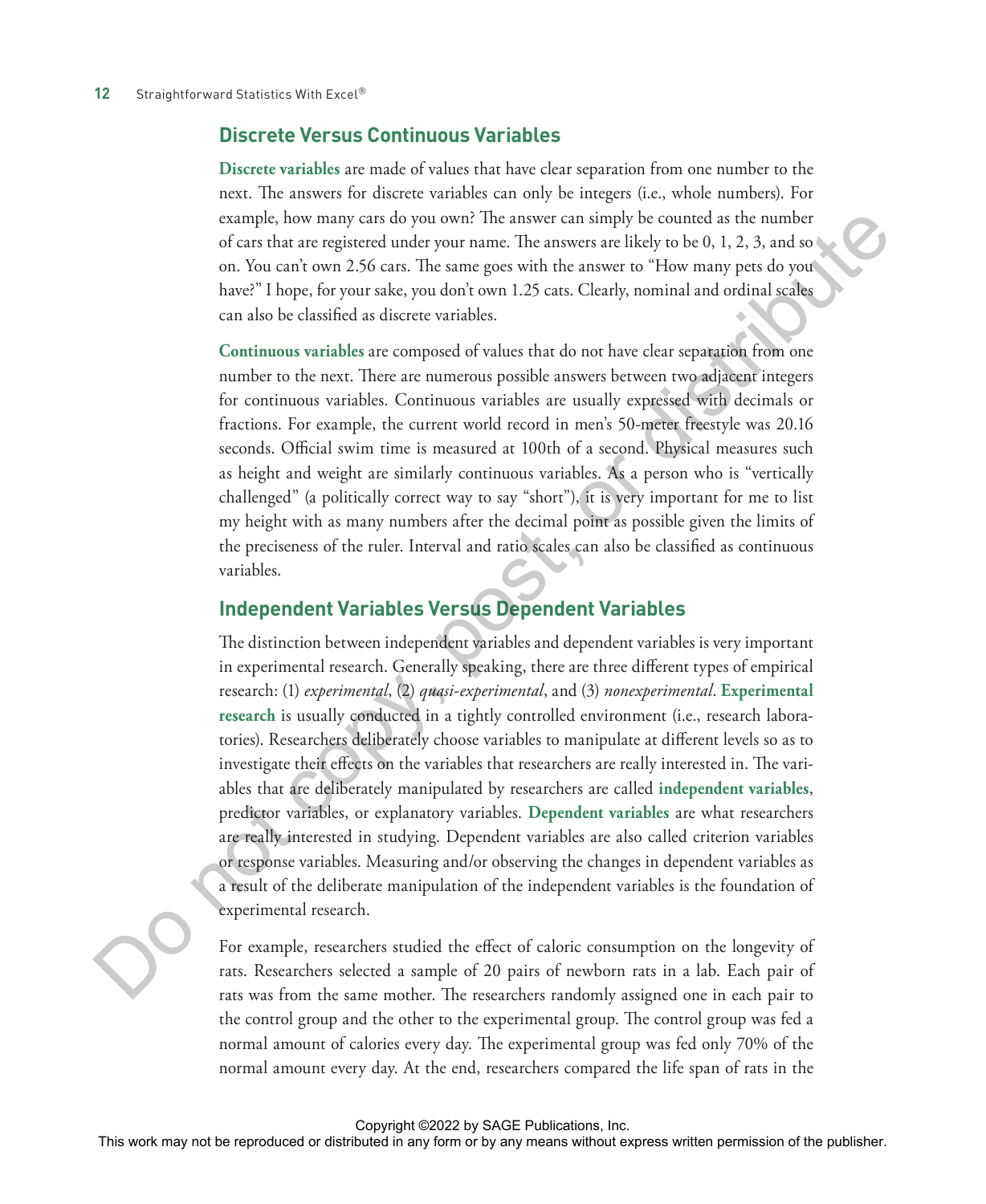control group versus that of the experimental group. In this experiment, the rats' living environment was strictly controlled and kept constant by the researchers in terms of light, temperature, moisture, and sound. The independent variable was the amount of calories provided every day, which was deliberately manipulated by the researchers to set at 100% for the control group versus 70% for the experimental group. The dependent variable was the life span of the rats, which was the focus of this study. Researchers were really interested in finding out how variation in the amount of calories affected rats' life span by comparing rats in the control group with those in the experimental group.

In summary, experimental research is scientific research that has achieved three important features: (1) control to keep everything else constant, (2) manipulation of the independent variable, and (3) random assignment of participants to different conditions.

"Quasi" means "almost but not really." **Quasi-experimental research** has some but not all of the features of experimental research. More specifically, if one or more important features are not feasible but others remain intact, the research becomes quasi-experimental. For example, a school teacher investigated the effects of two instruction methods on sixth graders' science proficiency. One class was assigned to use inquiry through which students were supposed to find answers to their own questions while the instructor helped them design ways to do so. The other class was assigned to use standard lectures to teach science. Let's compare this study with the calories on rats' longevity study. The school study occurred in a school setting, not a research laboratory. These two groups of students were exposed to the particular instruction methods only during the science course instead of 24 hours a day. Both studies had manipulations on the independent variables. However, in the school study, it was not feasible to randomly assign every student to either the student-centered inquiry or the standard lecture group. This was done by assigning entire classes to either one of the conditions. Thus, it was clear that some of the control, manipulation, and random assignments were not achieved in the school study, but others remained intact; therefore, the school study was quasi-experimental. The independent variable in this research was the instruction methods, and the dependent variable was sixth graders' science proficiency scores. For the courts) group ventus 79% for the experimental group. The dependent variable was the fit expandent or the relation of the rank box of this tracks, Researches were radius to the recent of the publisher and the publi

**Nonexperimental research** is composed of studies in which none of the control, manipulation, or random assignment is attempted. Nonexperimental research happens in a natural environment where the research participants' behaviors, thoughts, opinions, interests, or preferences are observed and recorded. Surveys and public opinion polling belong in the category of nonexperimental research, and so do observational studies and cross-sectional studies. For example, an executive of a company was curious to find out whether its employees were happy with their work conditions. To satisfy this curiosity, an industrial and organizational psychologist was hired to design an employee job satisfaction survey to investigate how employees felt about their work conditions without any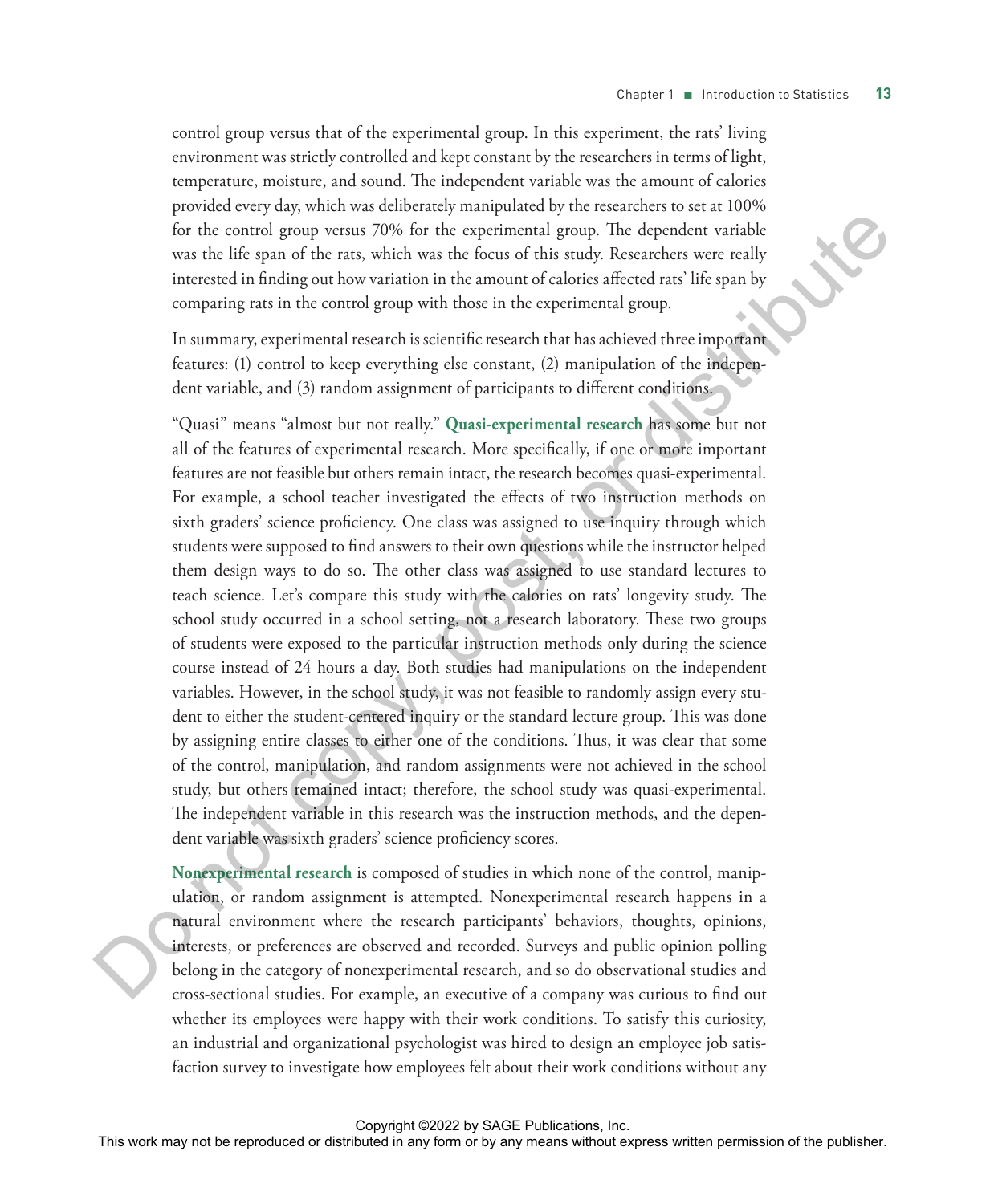attempt to control, manipulate, or randomly assign employees to any particular condition. There was no real distinction between independent variables and dependent variables. Nonexperimental research is about observing and studying research participants in their natural settings without deliberately controlling the environment or manipulating their behavior or preferences.

There is no one single best way to conduct an empirical study. The selection of research design depends on the purpose of the research. If the identification of a causal relationship is desired, experimental research is more likely to achieve the purpose. The *extraneous variables* that exist with quasi-experimental and nonexperimental research designs will prevent a causal relationship being asserted as a result of the research. The **extraneous variables** are variables that are not included in the study but might have an impact on the relationship between variables in the study. Extraneous variables can be attributable to a lack of strict control of environmental variables or individual differences that research participants bring along with them. On the other hand, if participants' behavior in their natural habitat is the focus of the research, nonexperimental research is the right choice. The most of the repression or the reproduced or distributed in any form or by any means when the reproduced or  $\sim$  by any means with the results of the results of the results of the results of the publisher in any form o

#### **POP QUIZ**

A company explored the effect of its compensation (pay) structure on job performance of salespeople. The company randomly chose three stores to conduct the study. Every salesperson in Store A was compensated with salary, every salesperson in Store B was compensated by sales commissions, and every salesperson in Store C was compensated by a low base salary plus an additional sales-based bonus. Six months later, job performance across all three stores was measured and reported.

- 5. What is the independent variable of this study?
- What is the dependent variable of this study?
- 7. What type of research design is used in this study?

## REQUIRED MATHEMATICAL SKILLS FOR THIS COURSE

What kinds of mathematical knowledge and skills are required for this statistics course? The answers to this question will help you go through this course smoothly and successfully. First, you need to master the order of operations. A statistical formula usually contains multiple parts of different math operations such as addition, subtraction, multiplication, division, exponentiation, and parentheses. Knowing which part of a mathematical operation to do first is the key to arrive at the correct answers. There is only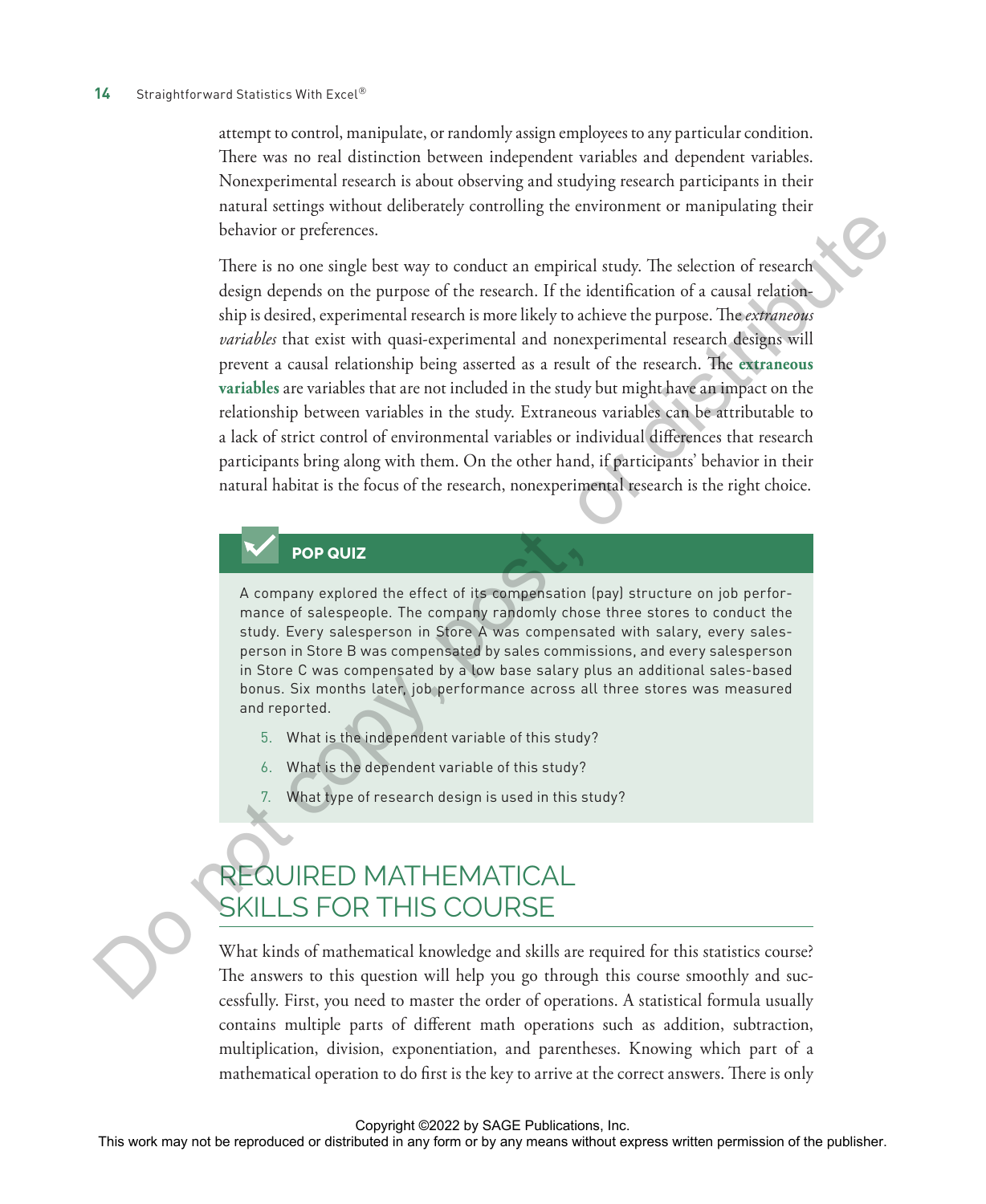one correct answer and an unlimited number of wrong answers for a statistical question. Knowing the order of operations provides a standard way to simplify and find the correct answer. There are several priority levels in order of operations shown in Table 1.3. The principle is to perform higher priority operations before moving on to lower priority ones. Many middle school math teachers use the phrase "please excuse my dear Aunt Sally" to help students memorize the order of operations: P-E-MD-AS. When dealing with many operations at the same level of priority, simplify the operations in the order they appear from left to right. Multiplication and division are at the same level of priority. Addition and subtraction are at the same level of priority. The strict rule of order of operations provides a standard way and the only correct way for everyone to interpret and solve statistical formulas containing complex operations. Therefore, when faced with the operations  $8/2 \times 3 - 7$ , you will be able to come up with the correct answer (i.e., 5). Order of operations is a fundamental math principle that needs to be strictly followed at all times. If you come up with wrong answers in your statistical exams, quizzes, or homework assignments, then chances are that you have messed up the order of operations somewhere. If I get a quarter every time any of my students makes a mistake on the order of operations, I will be a rich woman.

| of operations, I will be a rich woman.                                                                                                                                                                                                                                                                                                                                                                                                                                                                                                                                                               |                                                                                              | ones. Many middle school math teachers use the phrase "please excuse my dear Aunt<br>Sally" to help students memorize the order of operations: P-E-MD-AS. When dealing<br>with many operations at the same level of priority, simplify the operations in the order<br>they appear from left to right. Multiplication and division are at the same level of pri-<br>ority. Addition and subtraction are at the same level of priority. The strict rule of order<br>of operations provides a standard way and the only correct way for everyone to interpret<br>and solve statistical formulas containing complex operations. Therefore, when faced with<br>the operations $8/2 \times 3 - 7$ , you will be able to come up with the correct answer (i.e., 5).<br>Order of operations is a fundamental math principle that needs to be strictly followed<br>at all times. If you come up with wrong answers in your statistical exams, quizzes, or<br>homework assignments, then chances are that you have messed up the order of operations<br>somewhere. If I get a quarter every time any of my students makes a mistake on the order |  |  |  |  |  |  |  |
|------------------------------------------------------------------------------------------------------------------------------------------------------------------------------------------------------------------------------------------------------------------------------------------------------------------------------------------------------------------------------------------------------------------------------------------------------------------------------------------------------------------------------------------------------------------------------------------------------|----------------------------------------------------------------------------------------------|----------------------------------------------------------------------------------------------------------------------------------------------------------------------------------------------------------------------------------------------------------------------------------------------------------------------------------------------------------------------------------------------------------------------------------------------------------------------------------------------------------------------------------------------------------------------------------------------------------------------------------------------------------------------------------------------------------------------------------------------------------------------------------------------------------------------------------------------------------------------------------------------------------------------------------------------------------------------------------------------------------------------------------------------------------------------------------------------------------------------------------------|--|--|--|--|--|--|--|
| Second, learn to use your calculator correctly. When you don't use your calculator cor-<br>rectly, you will get wrong answers and lose points on homework, quizzes, and exams. Here<br>is a simple check. Use your calculator to find the square of $-3$ . Now, I will <i>pause</i> for your<br>answer. Tell me the answer first before you move on to the next sentence.<br>If your answer is -9, you need figure out how to use your calculator correctly. If your<br>answer is 9, you have passed the calculator test.<br>Priority Levels in Order of Operations<br><b>TABLE 1.3</b><br>$\bullet$ |                                                                                              |                                                                                                                                                                                                                                                                                                                                                                                                                                                                                                                                                                                                                                                                                                                                                                                                                                                                                                                                                                                                                                                                                                                                        |  |  |  |  |  |  |  |
| <b>Priority Level: Perform</b><br><b>Higher Priority Operations</b><br><b>First Before Moving on to</b><br><b>Math Operations</b><br><b>Example</b><br><b>Lower Priority Ones</b>                                                                                                                                                                                                                                                                                                                                                                                                                    |                                                                                              |                                                                                                                                                                                                                                                                                                                                                                                                                                                                                                                                                                                                                                                                                                                                                                                                                                                                                                                                                                                                                                                                                                                                        |  |  |  |  |  |  |  |
| First priority                                                                                                                                                                                                                                                                                                                                                                                                                                                                                                                                                                                       | Parentheses: Simplify<br>whatever is inside the<br>parentheses before<br>doing anything else | $(X-1)$ , $(X^2-1)$ or $(3-1) \times (4+2)$                                                                                                                                                                                                                                                                                                                                                                                                                                                                                                                                                                                                                                                                                                                                                                                                                                                                                                                                                                                                                                                                                            |  |  |  |  |  |  |  |
| Second priority                                                                                                                                                                                                                                                                                                                                                                                                                                                                                                                                                                                      | Exponentiation                                                                               | $X^2$ , $\sqrt{x}$ or 8 <sup>2</sup>                                                                                                                                                                                                                                                                                                                                                                                                                                                                                                                                                                                                                                                                                                                                                                                                                                                                                                                                                                                                                                                                                                   |  |  |  |  |  |  |  |
| Third priority                                                                                                                                                                                                                                                                                                                                                                                                                                                                                                                                                                                       | Multiplication or<br>division                                                                | XY, $\frac{X}{2}$ or $2 \times 4/5$                                                                                                                                                                                                                                                                                                                                                                                                                                                                                                                                                                                                                                                                                                                                                                                                                                                                                                                                                                                                                                                                                                    |  |  |  |  |  |  |  |
| Fourth priority                                                                                                                                                                                                                                                                                                                                                                                                                                                                                                                                                                                      | Addition or subtraction                                                                      | $X_1 + X_2 + X_3$ , n – 1 or 5 – 7 + 8                                                                                                                                                                                                                                                                                                                                                                                                                                                                                                                                                                                                                                                                                                                                                                                                                                                                                                                                                                                                                                                                                                 |  |  |  |  |  |  |  |
|                                                                                                                                                                                                                                                                                                                                                                                                                                                                                                                                                                                                      | Copyright ©2022 by SAGE Publications, Inc.                                                   | This work may not be reproduced or distributed in any form or by any means without express written permission of the publisher.                                                                                                                                                                                                                                                                                                                                                                                                                                                                                                                                                                                                                                                                                                                                                                                                                                                                                                                                                                                                        |  |  |  |  |  |  |  |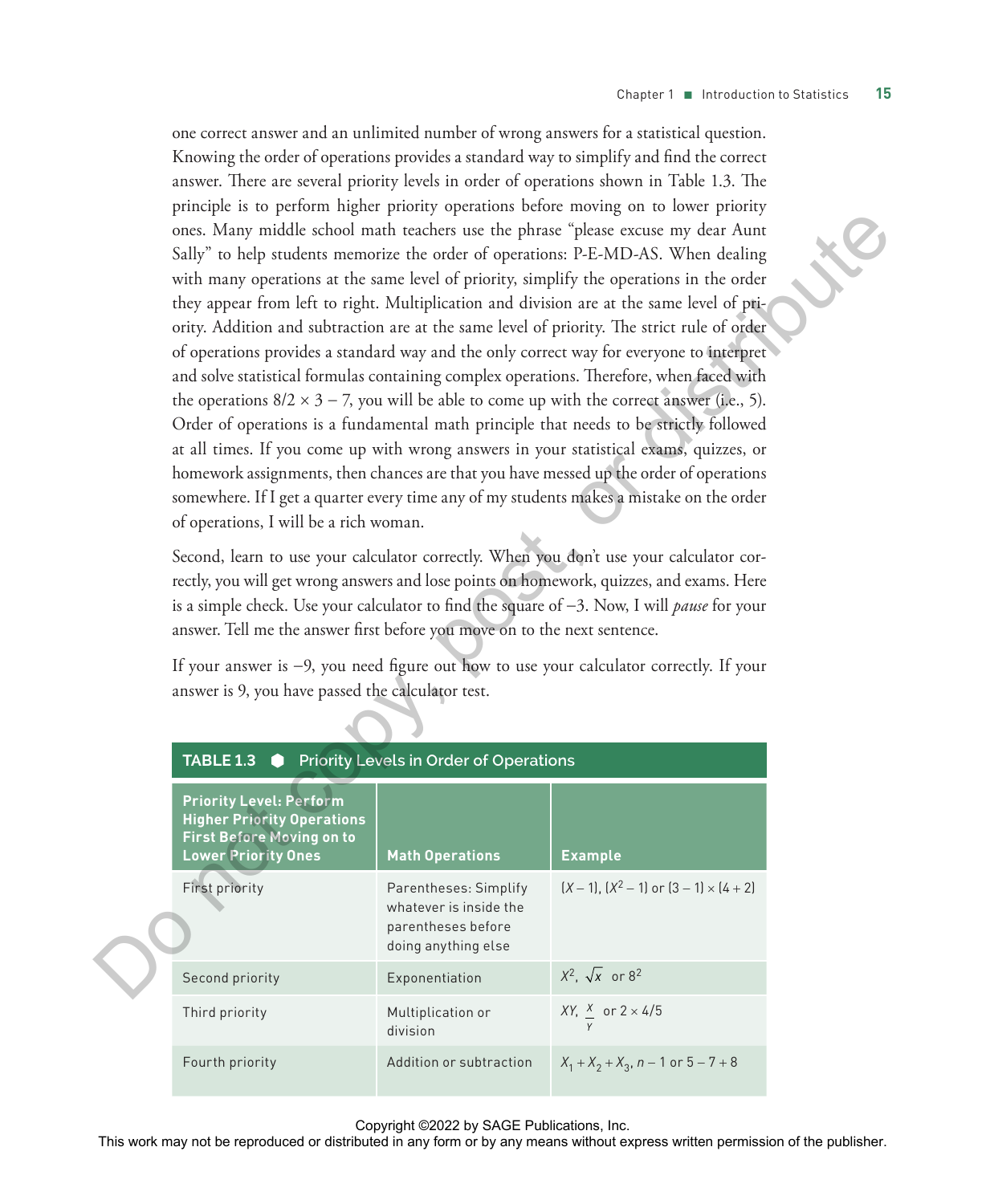Third, refresh your knowledge of basic algebra. Sometimes you need to know the basic algebra to solve unknowns in the equations. Solving equations means figuring out a solution set for the equations. A very basic algebraic knowledge is that one linear equation can solve one unknown, two linear equations can solve two unknowns, and so on.

#### **Statistical Notation**

It is very common to add a set of values in statistics. To make it easier to communicate such a computation, a special notation is used to refer to the sum of a set of values. The uppercase Greek letter  $\Sigma$  (pronounced sigma) is used for summation. Here is our first summation operation: Statistical Notation<br>
In very connect to sidal a set of values in statistics. To make it easier to connectively<br>
any fraction and its computation of the publisher or distributed in any first symmetries Green Express with

$$
\sum_{i=1}^n X_i
$$

This summation operation means to calculate the sum of all values of *X*, starting at the first value,  $X_1$ , and ending with the last value,  $X_n$ .

In a summation operation, there are several components. They are clearly explained one by one in the following list.

- 1. The summation sign,  $\Sigma$ , means performing addition in this operation.
- 2. *X* is the variable being added.
- 3. The subscript *i*, which is placed next to *X*, indicates that there are *i* values of *X.*
- 4. There is a starting point and an ending point of the index *i*. This tells us how many values need to be added. Usually the starting point is  $i = 1$ , which is placed under the  $\Sigma$ , and the ending point is *n*, which is placed on top of the  $\Sigma$ .

$$
\sum_{i=1}^{n} X_i = X_1 + X_2 + X_3 + \dots + X_n
$$

Sometimes, for the sake of simplicity, summation is expressed as ∑*X*.

$$
\sum X = X_1 + X_2 + X_3 + \dots + X_n
$$

From now on this simple form of  $\Sigma$  will express summation. You have to do summation from the first value to the last value given to you in a problem statement. Let's go through several examples of the summation question to get you used to the simple form of  $\Sigma$ .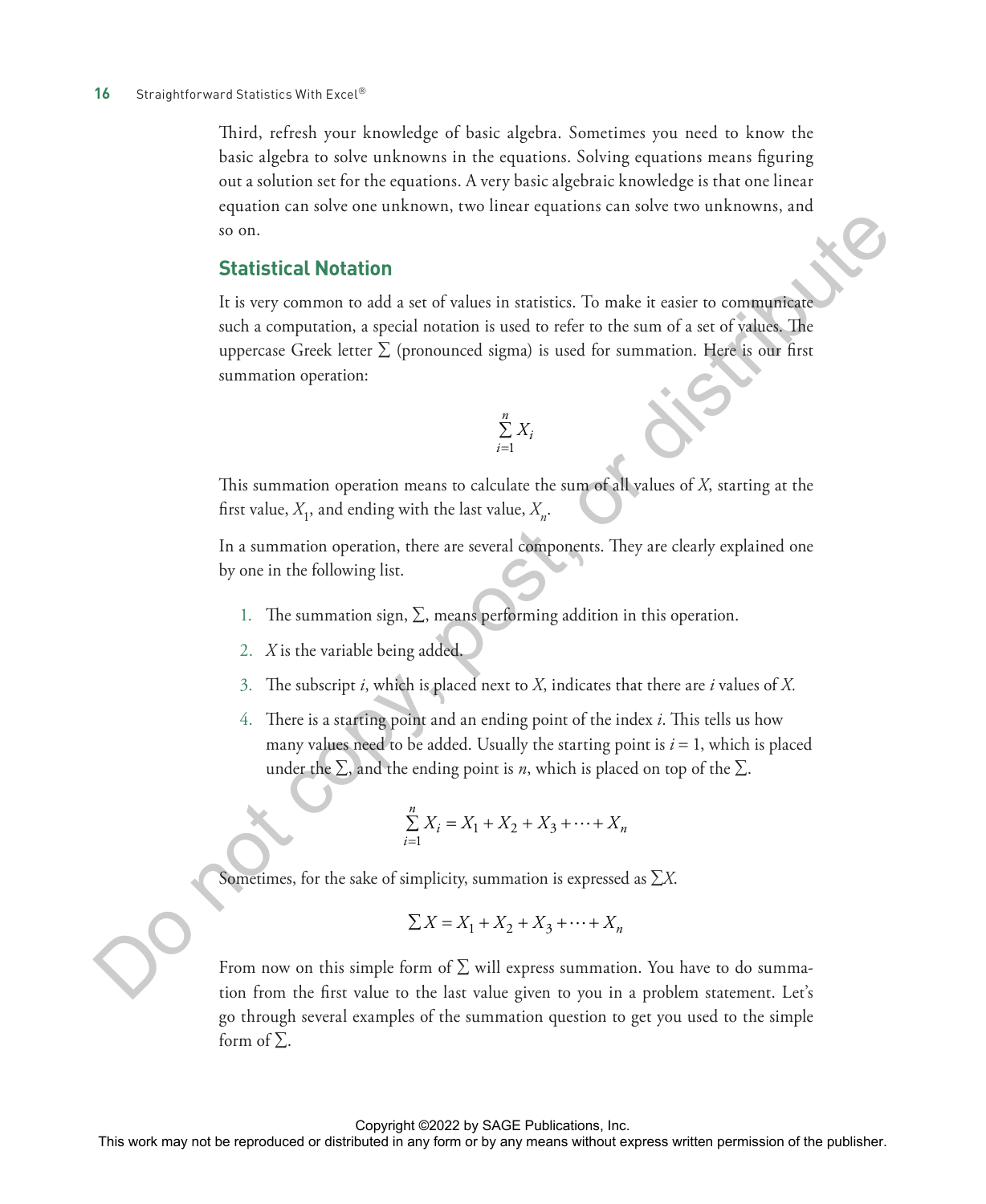## **EXAMPLE 1.1**

 $X$  = 3, 5, 7, and 9. Find  $\sum X$ ,  $(\sum X)^2$ , and  $\sum X^2$ .

There are four values in the *X* variable, and this problem has three sub-questions (1)∑ *X*, (2) (∑ *X*)<sup>2</sup>, and (3) ∑ *X*2. You need to figure out the correct order of operations in each sub-question.

The first sub-question is  $\sum X$ , so there is only one operation involved.

$$
\sum X = 3 + 5 + 7 + 9 = 24
$$

The second sub-question  $(\Sigma X)^2$  involves three operations: parentheses, addition, and exponentiation. Let's break it down. According to the order of operations, solving inside the parentheses is the first priority and there is an addition  $(\sum X)$  inside the parentheses. Then you have to square the answer of  $\sum X$ . Therefore, you need to figure out ∑ *X* first. The second order of the X section or the R (a) control in a transform or by any means when the reproduced in any form or by any means without express the publisher. The first sub-question is  $\Sigma X$  is there is orbit one op

$$
(\sum X)^2 = (3 + 5 + 7 + 9)^2 = (24)^2 = 576
$$

The third sub-question  $\sum X^2$  involves two operations: exponentiation and addition. Order of operations mandates that the exponentiation has to be done before the addition. Therefore, you figure out the value of each  $X^2$  and then add them up.

$$
\sum X^2 = 3^2 + 5^2 + 7^2 + 9^2 = 9 + 25 + 49 + 81 = 164
$$

## **EXAMPLE 1.2**

*X* = 2, 4, −6, and −9. Find  $\Sigma$  *X*,  $(\Sigma X - 7)^2$ , and  $\Sigma X^2$ .

There are four values in the *X* variable, and this problem has three sub-questions: (1)  $\sum X$ , (2) ( $\sum X - 7$ )<sup>2</sup>, and (3) ∑ *X*2. The difference between Examples 1.1 and 1.2 is that some of the values are negative. Keep the negative sign consistent as stated in the problem.

The first sub-question is  $\Sigma$  *X*, so there is only one operation involved.

$$
\sum X = 2 + 4 + (-6) + (-9) = -9
$$

The second sub-question (∑ *X* − 7)2 involves four different operations: parentheses with both addition and subtraction inside of it then exponentiation. Order of operations tells us to simplify whatever is inside the parentheses first. Therefore, you need to figure out ∑ *X* first then do the subtraction inside the parentheses before conducting the exponentiation.

$$
[\sum X - 7]^2 = [-9 - 7]^2 = [-16]^2 = 256
$$

The third sub-question  $\sum X^2$  involves in two operations: exponentiation and addition. Order of operations mandates that the exponentiation has to be done before the addition. Therefore, you figure out the value of each  $X^2$  and then add them up.

$$
\sum X^2 = 2^2 + 4^2 + (-6)^2 + (-9)^2 = 4 + 16 + 36 + 81 = 137
$$

You have just witnessed the order of operations and statistical notation of  $\Sigma$  in action. It is obvious that the correct order of operations must be followed to arrive at the correct answer. There will be many statistical formulas involving different math operations, so make sure you have a solid understanding on solving these types of questions. There will be more practices like this in the Exercise Problems.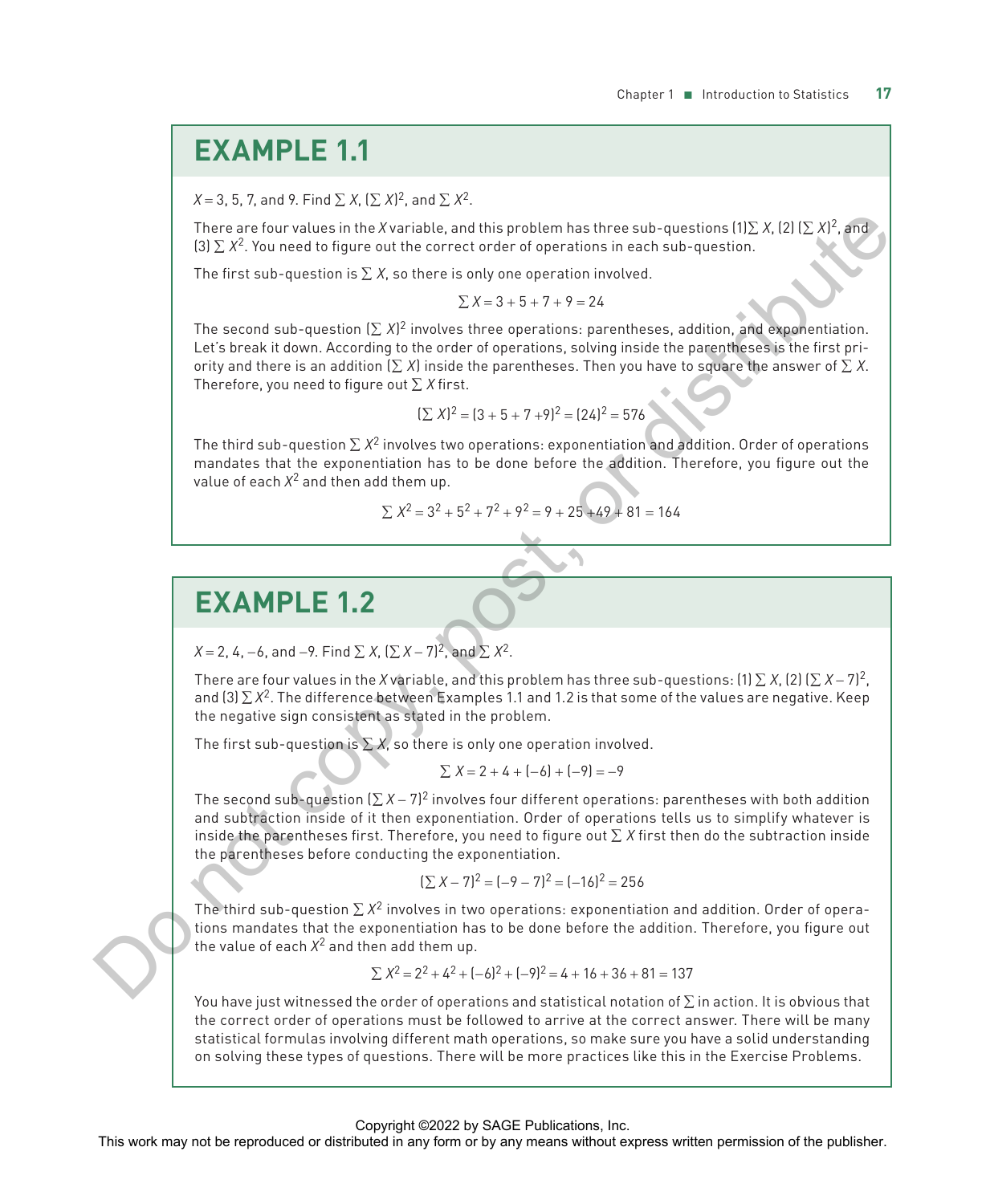## **POP QUIZ** *X* = 3, 6, 9, 12, and 15. 8. Find  $\Sigma$  $(X - 9)^2$ . 9.  $\Sigma X^2 - 9$ .

## EXERCISE PROBLEMS

- 1. Researchers studied the effect of driving while texting on driving mistakes. College students were recruited to participate in the study. Due to risk of actual driving on the road, researchers conducted the research in a lab with a driving simulator. Students were randomly assigned to one of the two groups: (1) "driving without texting" or (2) "driving while texting." Driving mistakes were recorded by the simulator, which include driving more than 10 miles above or below the speed limit and failing to stay within the lane. What type of research was this study? What was the independent variable in this study? What was the dependent variable in this study? EXERCISE PROBLEMS<br>
THE ROUSE PROBLEMS<br>
L Researchers statistical the stillest of distring withis exacting on distributed College<br>
and the statistical distributed in a head of the publisher of the publisher of the publishe
	- 2. Researchers investigated the gender gap in pay for physicians. An online salary survey was sent out to the members of the American Medical Association with an electronic link. What type of research was this study? What kind of sample was likely to be obtained by this online survey?
	- 3. Where *X* = 1, 2, 3, and 4, and *Y* = 2, 4, 6, and 8, compute ∑ (*X* − 3)(*Y* − 5) and  $\Sigma X^2 Y^2$ .

#### **Solutions**

1. The research is conducted in lab with a driving simulator. There are two conditions that are manipulated by the researchers. Research participants are randomly assigned to one of the two conditions. All three important features, namely (1) control, (2) manipulation, and (3) random assignment, are achieved in this study. Therefore, this study is an experimental research design. The independent variable measures the two driving conditions: (1) "driving without texting" and (2) "driving while texting." The dependent variable is the driving mistakes.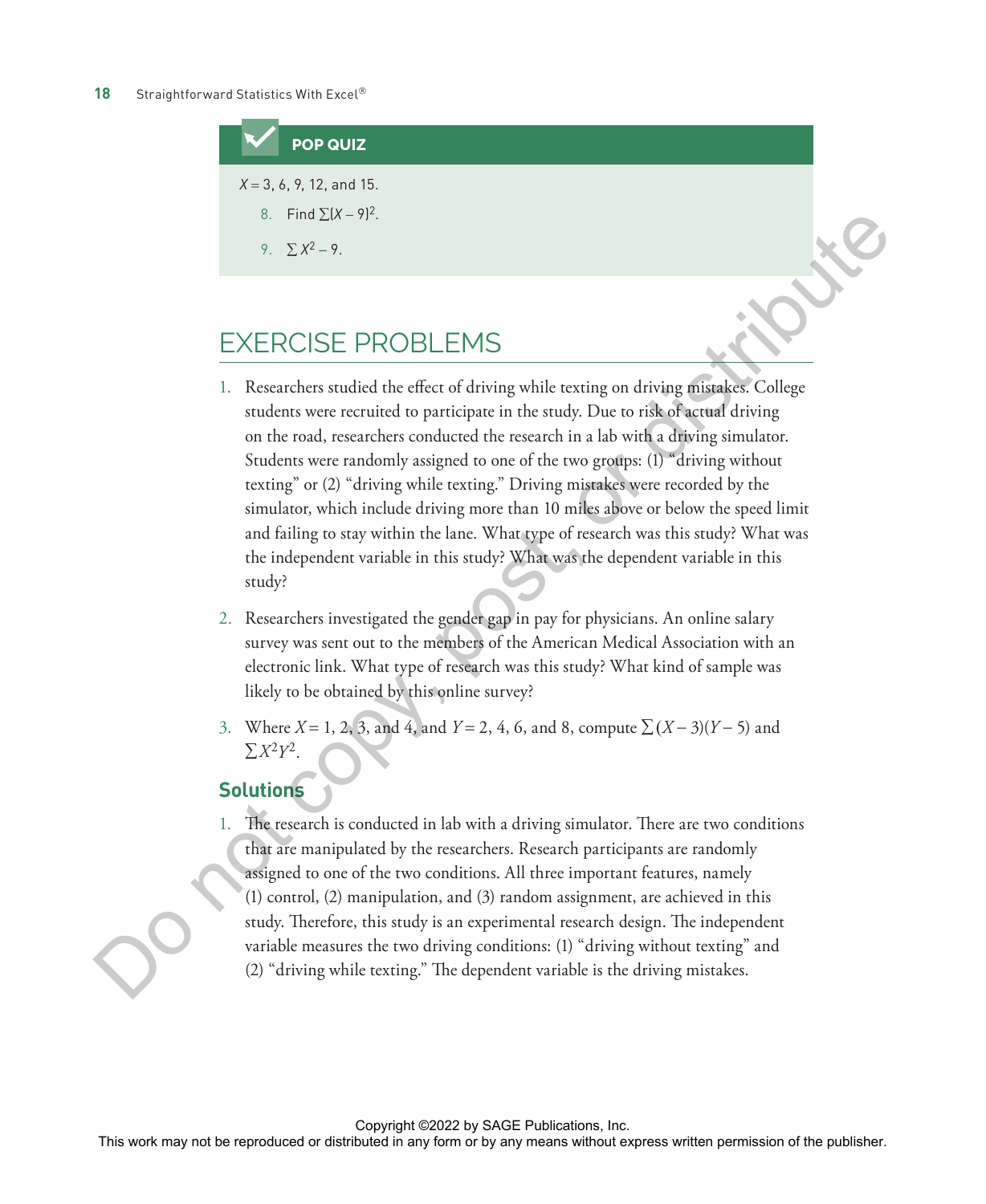- 2. An online survey does not attempt to control, manipulate, or randomly assign participants to different conditions. Therefore, it is a nonexperimental design. Not all physicians belong to the American Medical Association. Therefore, sending a survey out to its members can't reach a random sample of physicians. The survey was voluntarily answered by people who received the link. Some physicians would simply ignore the email. Therefore, it was a convenience sample.
- 3. It is easy to create a table of *X* and *Y* to figure what need to be computed to solve the problems.

$$
X = 1, 2, 3, \text{ and } 4; Y = 2, 4, 6, \text{ and } 8; \text{ compute } \sum (X - 3)(Y - 5) \text{ and } \sum X^2 Y^2
$$

You may solve this problem by using your calculator. I am going to show you how to use Excel to solve computation problems. Excel is a great tool to construct such a table to conduct mathematical operations. All instructions regarding Excel use Microsoft 365 Excel 2019. Most programming of mathematical operations is identical across different versions of Excel such as 2019, 2016, 2013, and 2010. Excel allows you to program mathematical operation formulas in each column. It is a great skill to have to be able to program math operations in Excel. Let's start by entering *X* values in column **A** and *Y* values in column **B**. Label C1 as  $(X-3)$ . Move the cursor to C2 (column C, row 2), and type the formula that you want to create. In Excel, a function starts with a "=" which is a command to calculate. Excel is based on location of the variable. Therefore, to create the first operation of (*X* − 3), grab the first value of *X* located in **A2** (column A, row 2) and subtract 3, in Excel language "=**A2**-**3**". The beauty of Excel is that once you create a formula for the first value of the variables involved, you may simply copy and paste the formula for the rest of the values in the sequence. Copy and paste can be done by moving the cursor to the lower right-hand corner of **C2** where the formula is successfully created, until a solid + shows up. Hold the left click on the mouse and drag to the last value of the variable, and then let go of the left click. You should see that the formula is copied with all cell references. Next, do the same procedure to create (*Y* − 5) by labeling **D1** as (Y-5). Move the cursor to **D2**, and type "=**B2**-**5**", then hit **Enter**. Move the cursor to the lower right-hand corner of **D2** where the formula is successfully created, until a solid + shows up. Hold the left click on the mouse and drag to the last value of the Y, and then let go of the left click. According to the question, you need to find ∑*X* − 3)(*Y* − 5), so you need to create (*X* − 3)(*Y* − 5). To create (*X* − 3)(*Y* − 5), label **E1** as (X-3)(Y-5), simply type "=**C2\*D2**" in **E2**, and then hit **Enter**; the answer 6 appears in **E2** as shown in Figure 1.2. This was a submaring answered by people who received the link. Some physicians would<br>simply tapone the entail Herefore, it was a convenience sample.<br>
3. It is case to constant a table of X and Y to figure what would to be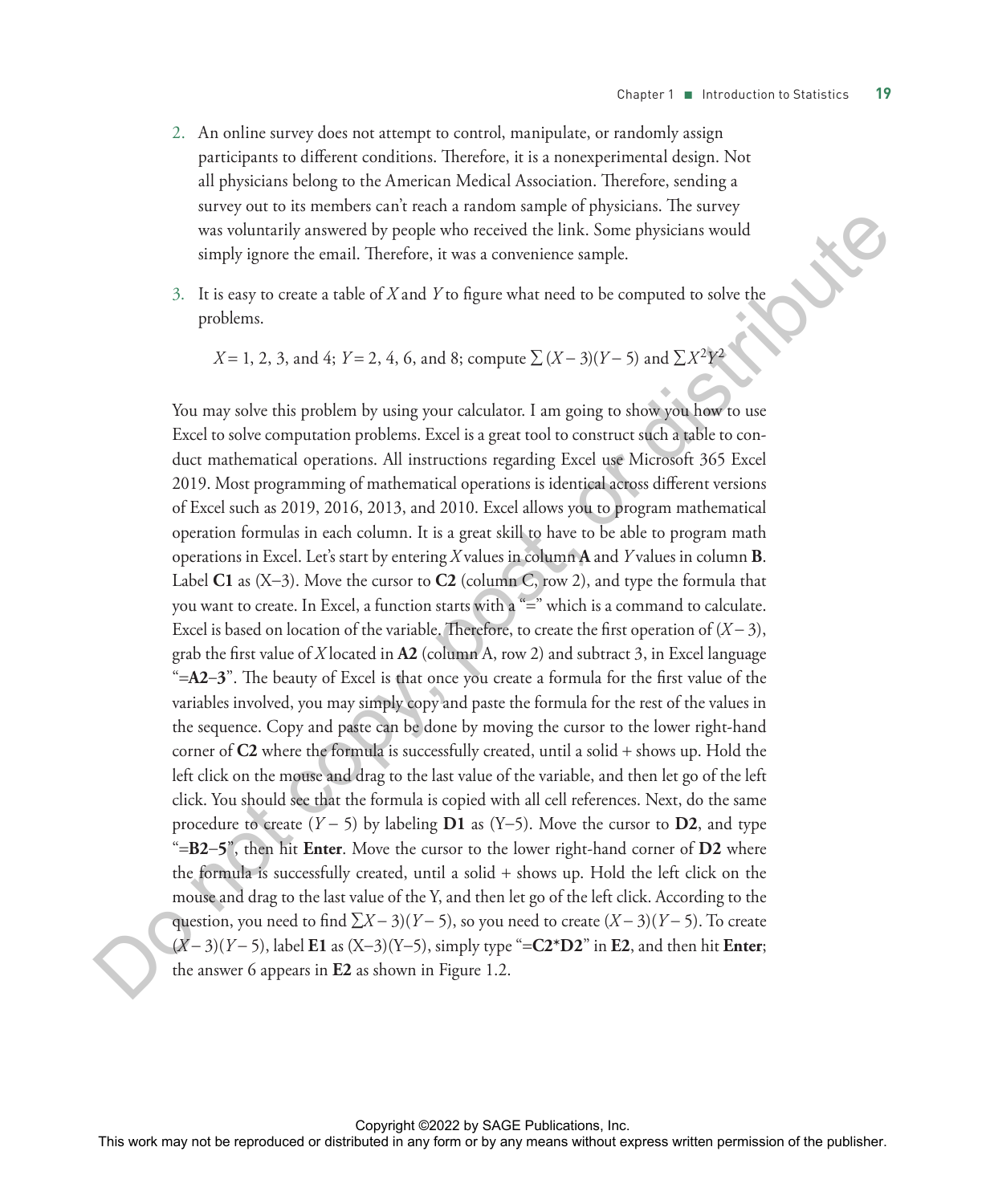| FIGURE 1.2 $\bullet$ Programming $(X - 3)$ $(Y - 5)$ in Excel |                                                                            |                         |         |             |                                                                                                                                                  |                   |  |  |  |  |
|---------------------------------------------------------------|----------------------------------------------------------------------------|-------------------------|---------|-------------|--------------------------------------------------------------------------------------------------------------------------------------------------|-------------------|--|--|--|--|
|                                                               | File                                                                       | Home                    | Insert  | Page Layout | Formulas                                                                                                                                         | Data              |  |  |  |  |
| Paste                                                         | <b>※ Cut</b><br><b>■</b> Copy ▼                                            | <b>★</b> Format Painter |         | Calibri     | $\mathbf{A}$ 11 $\mathbf{A}$ $\mathbf{A}$<br><b>B</b> $I \cup \neg \Box \neg \Box \neg \Diamond \neg \Box \neg \Box \neg \Box \neg \Box \exists$ | $=$ $\frac{1}{3}$ |  |  |  |  |
|                                                               | Clipboard<br>$\overline{\Gamma_2}$<br>Font<br>$\sqrt{2}$                   |                         |         |             |                                                                                                                                                  |                   |  |  |  |  |
|                                                               | $f_x$<br>$=C2*D2$<br>E <sub>2</sub><br>$\times$<br>$\overline{\mathbf{v}}$ |                         |         |             |                                                                                                                                                  |                   |  |  |  |  |
|                                                               | A                                                                          | B                       | C       | D           | F                                                                                                                                                | F                 |  |  |  |  |
| 1                                                             | X                                                                          | Y                       | $(X-3)$ | $(Y-5)$     | $(X-3)(Y-5)$                                                                                                                                     |                   |  |  |  |  |
| $\overline{2}$                                                | 1                                                                          | 2                       | $-2$    | -3          | 6                                                                                                                                                |                   |  |  |  |  |
| 3                                                             | 2                                                                          | 4                       | $-1$    | $-1$        |                                                                                                                                                  |                   |  |  |  |  |
| $\overline{4}$                                                | 3                                                                          | 6                       | 0       |             |                                                                                                                                                  |                   |  |  |  |  |
| 5                                                             | 4                                                                          | 8                       | 1       | 3           |                                                                                                                                                  |                   |  |  |  |  |
| 6                                                             |                                                                            |                         |         |             |                                                                                                                                                  |                   |  |  |  |  |
|                                                               |                                                                            |                         |         |             |                                                                                                                                                  |                   |  |  |  |  |

Perform the same copy and paste for the rest of values for (*X* − 3)(*Y* − 5) to the last value in the sequence. Now move the cursor to **E6** where you want the answer of  $\Sigma(X-3)(Y-5)$  to show up typing "=**SUM(E2:E5)"**, then hit **Enter**. The answer for Σ **(X**-**3)(Y**-**5)** appears in **E6** as shown in Figure 1.3.



Copyright ©2022 by SAGE Publications, Inc.<br>This work may not be reproduced or distributed in any form or by any means without express written permission of the publisher.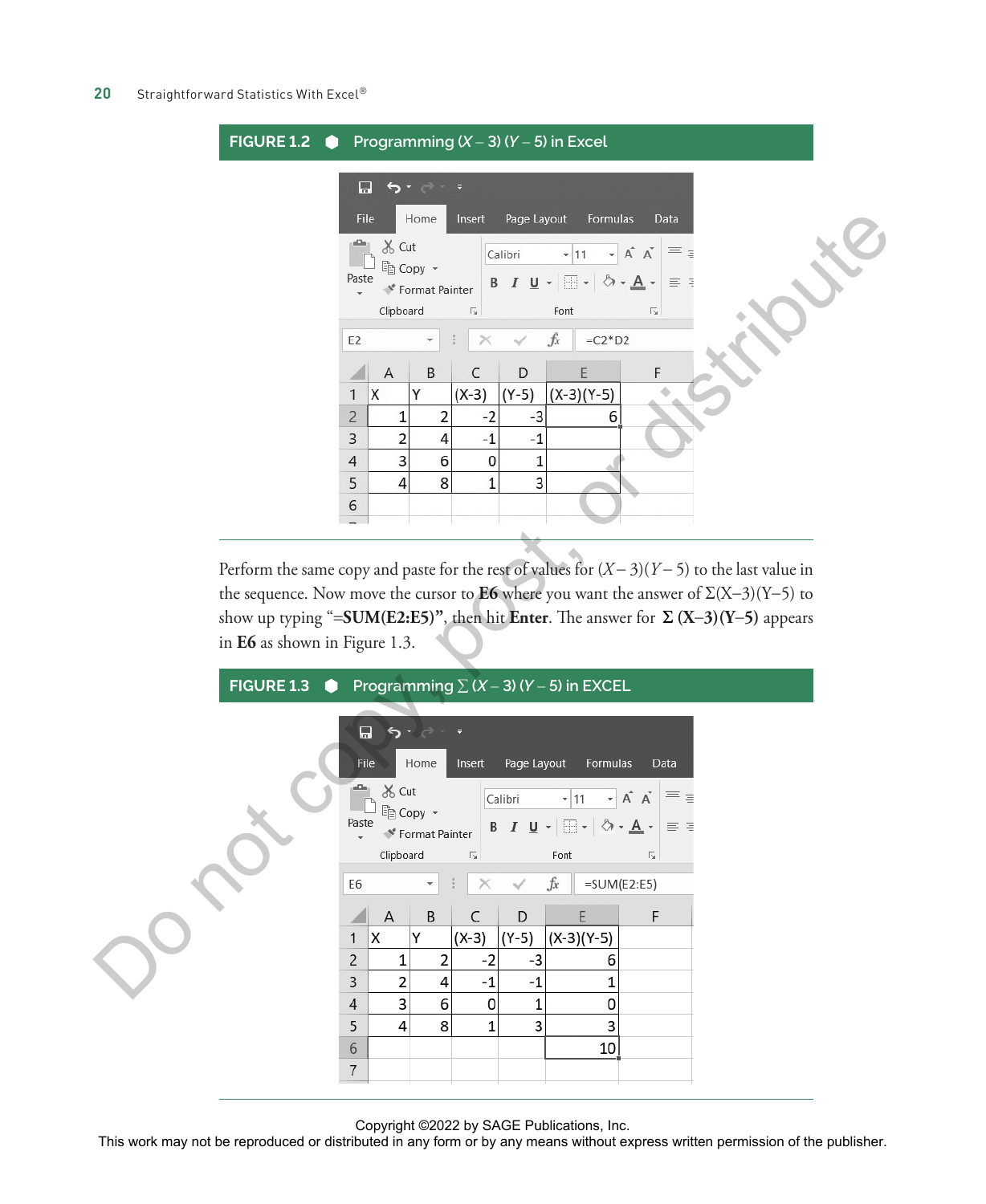Next, you need to figure out how to perform necessary operations to solve  $\sum X^2 Y^2$  in Excel. Let's break it down.  $\sum X^2 Y^2$  involves exponentiation, multiplication, and addition. Order of operations dictates that exponentiation needs to be done first, next multiplication, and then addition. Each step is shown in a column of the table in Figures 1.4. In **F1**, label it as X^2. Excel calculates the square by using ^2. You may find the ^ symbol by holding shift and 6 simultaneously on your keyboard. In **F2**, type "=**A2^2**", which means grab the first value of *X* and square it. Hit **Enter** and the answer 1 appears in **F2**. Move the cursor to the lower right-hand corner of **F2** where the formula is successfully created, until a solid + shows up. Hold the left click on the mouse and drag to the last row of the variable, and then let go of the left click. You should see that the formula is copied with all cell references. The formula's operations are performed on the first row of the variable all the way to the last row of the variable. In **G1**, label it as  $Y^2$ . In **G2**, type "=**B2^2**", which means grab the first value of *Y* and square it. Copy and paste the formula to the last value of *Y* as shown in Figure 1.4.

#### **FIGURE 1.4 Programming**  $X^2$  **and**  $Y^2$  **in Excel**

|                                                                              | F1, label it as X^2. Excel calculates the square by using ^2. You may find the ^ symbol by<br>holding shift and 6 simultaneously on your keyboard. In F2, type "=A2^2", which means<br>grab the first value of $X$ and square it. Hit Enter and the answer 1 appears in $F2$ . Move<br>the cursor to the lower right-hand corner of F2 where the formula is successfully created,<br>until a solid + shows up. Hold the left click on the mouse and drag to the last row of the<br>variable, and then let go of the left click. You should see that the formula is copied with<br>all cell references. The formula's operations are performed on the first row of the variable<br>all the way to the last row of the variable. In G1, label it as $Y^2$ . In G2, type "=B2^2",<br>which means grab the first value of Y and square it. Copy and paste the formula to the<br>last value of Y as shown in Figure 1.4. |                                                                                                                                     |                                                                        |                                                                                                       |                                                                                                        |                        |                                                                  |                                            |                                                                                                                                 |
|------------------------------------------------------------------------------|---------------------------------------------------------------------------------------------------------------------------------------------------------------------------------------------------------------------------------------------------------------------------------------------------------------------------------------------------------------------------------------------------------------------------------------------------------------------------------------------------------------------------------------------------------------------------------------------------------------------------------------------------------------------------------------------------------------------------------------------------------------------------------------------------------------------------------------------------------------------------------------------------------------------|-------------------------------------------------------------------------------------------------------------------------------------|------------------------------------------------------------------------|-------------------------------------------------------------------------------------------------------|--------------------------------------------------------------------------------------------------------|------------------------|------------------------------------------------------------------|--------------------------------------------|---------------------------------------------------------------------------------------------------------------------------------|
|                                                                              | <b>FIGURE 1.4</b>                                                                                                                                                                                                                                                                                                                                                                                                                                                                                                                                                                                                                                                                                                                                                                                                                                                                                                   | $\bullet$                                                                                                                           |                                                                        |                                                                                                       | Programming $X^2$ and $Y^2$ in Excel                                                                   |                        |                                                                  |                                            |                                                                                                                                 |
|                                                                              |                                                                                                                                                                                                                                                                                                                                                                                                                                                                                                                                                                                                                                                                                                                                                                                                                                                                                                                     | Н<br>ь<br>File<br>Cut<br>Copy<br>Clipboard<br>F <sub>2</sub><br>1<br>$\overline{c}$<br>$\overline{3}$<br>3<br>4<br>5<br>4<br>6<br>7 | Home<br>Insert<br><b>Format Painter</b><br>$(X-3)$<br>2<br>4<br>6<br>8 | Page Layout<br>Calibri<br>$I \cup \cdot$<br>C<br>D<br>$(Y-5)$<br>$-2$<br>-3<br>$-1$<br>$-1$<br>0<br>1 | Formulas<br>田<br>Font<br>$=$ A2^2<br>fx<br>E<br>$(X-3)(Y-5)$ $X^2$<br>6<br>1<br>0<br>1<br>3<br>3<br>10 | $ A -$<br>4<br>9<br>16 | Data<br>$\equiv$ $\equiv$ $\equiv$<br>G<br>Y^2<br>16<br>36<br>64 | <b>Review</b><br>Vie<br>←三→三<br>Align<br>H |                                                                                                                                 |
|                                                                              | Now, the next step to solve this question is to create a formula for the multiplication of                                                                                                                                                                                                                                                                                                                                                                                                                                                                                                                                                                                                                                                                                                                                                                                                                          |                                                                                                                                     |                                                                        |                                                                                                       |                                                                                                        |                        |                                                                  |                                            |                                                                                                                                 |
|                                                                              | $X^2Y^2$ . Label H1 as $X^{\wedge}2^*Y^{\wedge}2$ . Move the cursor to H2. Type "=F2*G2", which means                                                                                                                                                                                                                                                                                                                                                                                                                                                                                                                                                                                                                                                                                                                                                                                                               |                                                                                                                                     |                                                                        |                                                                                                       |                                                                                                        |                        |                                                                  |                                            |                                                                                                                                 |
|                                                                              | grab the first values of $X^2$ and $Y^2$ and multiply them. Copy and paste the function to                                                                                                                                                                                                                                                                                                                                                                                                                                                                                                                                                                                                                                                                                                                                                                                                                          |                                                                                                                                     |                                                                        |                                                                                                       |                                                                                                        |                        |                                                                  |                                            |                                                                                                                                 |
|                                                                              | the rest of the variables. Move the cursor to F6 and conduct a summation by typing in                                                                                                                                                                                                                                                                                                                                                                                                                                                                                                                                                                                                                                                                                                                                                                                                                               |                                                                                                                                     |                                                                        |                                                                                                       |                                                                                                        |                        |                                                                  |                                            |                                                                                                                                 |
| "=SUM(H2:H5)". Hit Enter and the answer 1,416 appears as seen in Figure 1.5. |                                                                                                                                                                                                                                                                                                                                                                                                                                                                                                                                                                                                                                                                                                                                                                                                                                                                                                                     |                                                                                                                                     |                                                                        |                                                                                                       |                                                                                                        |                        |                                                                  |                                            |                                                                                                                                 |
|                                                                              |                                                                                                                                                                                                                                                                                                                                                                                                                                                                                                                                                                                                                                                                                                                                                                                                                                                                                                                     |                                                                                                                                     |                                                                        |                                                                                                       | Copyright ©2022 by SAGE Publications, Inc.                                                             |                        |                                                                  |                                            | This work may not be reproduced or distributed in any form or by any means without express written permission of the publisher. |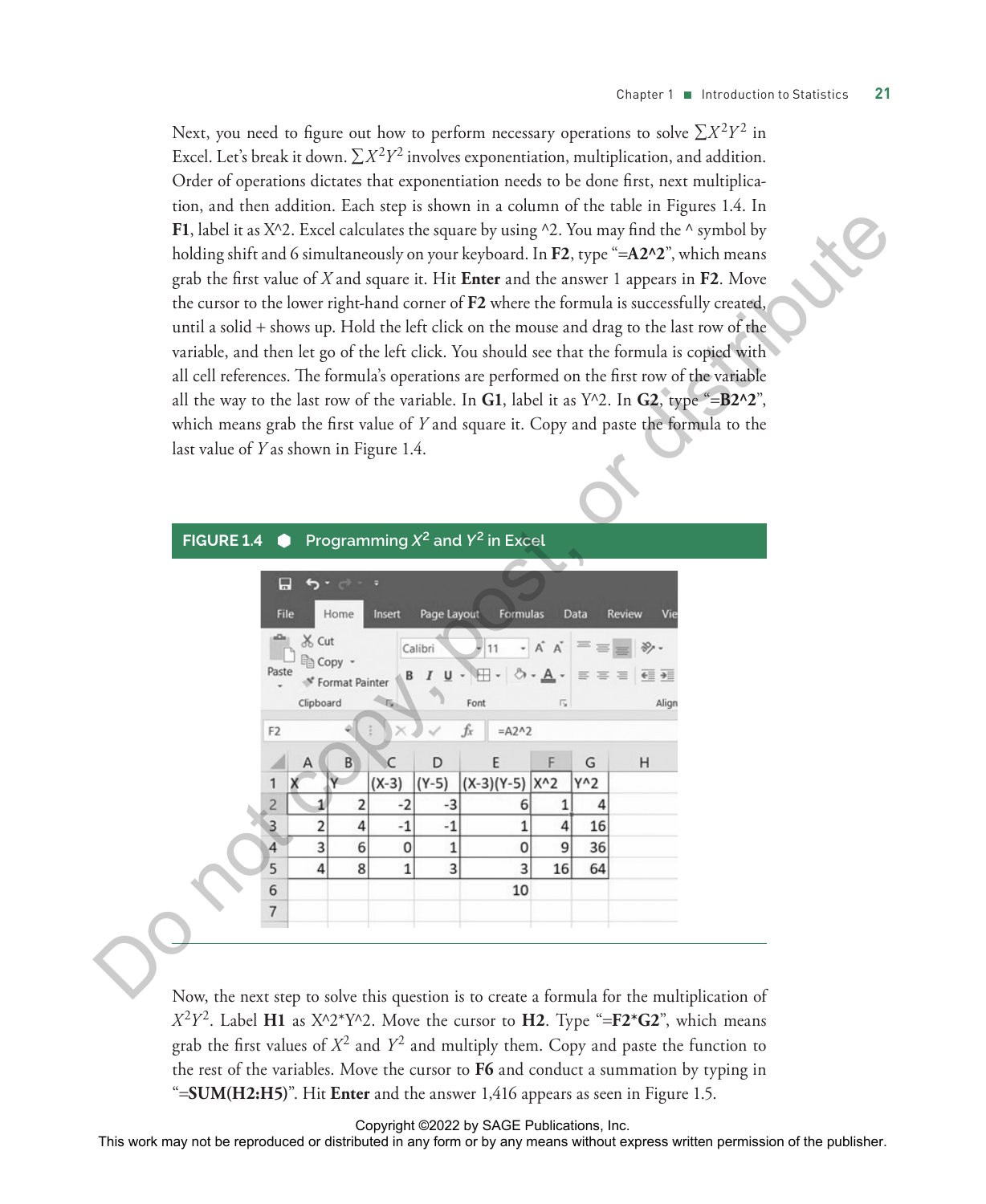#### 22 Straightforward Statistics With Excel<sup>®</sup>



## **What You Learned**

In this chapter, you have learned some of the basic vocabulary of statistics. Three major objectives of statistics are as follows:

- 1. To describe information contained in a sample
- 2. To design a sampling process, so that the selected sample is an unbiased representation of the population
- 3. To make inferences about a population from information contained in a sample

A brief definition of all the statistical terms mentioned in the chapter will be listed in the section "Key Words." You also need to sharpen some basic math skills such as order of operations and basic algebra to be able to follow formulas and solve equations. The correct order of operations is P-E-MD-AS.

*Note:* Each column of the Excel spreadsheet shows a particular step in the order of operations. Using Excel clearly shows the step-by-step procedures that lead to the correct answers. Excel is also widely available without incurring additional expenses for you. Excel is a great learning tool that solidifies the understanding order of operations in carrying out the calculation of statistical formulas.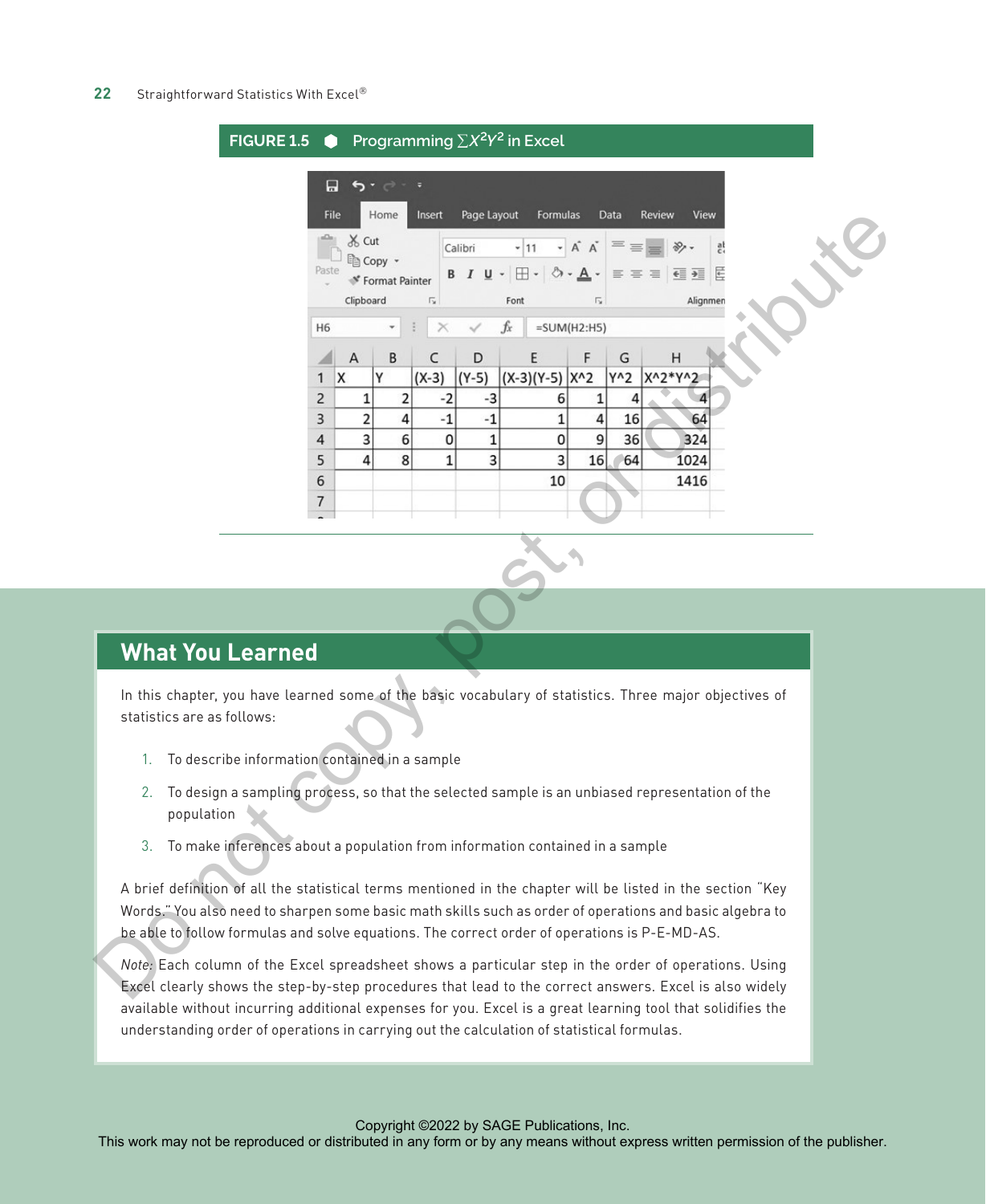#### **Key Words**

**Absolute zero:** Absolute zero means a complete absence of the attribute that you are measuring. It is not an arbitrarily assigned number. 10

**Cluster sampling:** Cluster sampling works best when "natural" grouping (clustering) occurs in the population. Random sampling is conducted to select which clusters are included in the sample. Once a cluster is selected in the sample, all individuals in the cluster are included in the sample. 6

**Continuous variables:** Continuous variables are values that do not have separation from one integer to the next. Continuous variables usually are expressed with decimals or fractions. 12

**Convenience sample:** A convenience sample is one in which researchers use anyone who is willing to participate in the study. A convenience sample is created based on easy accessibility. 4

**Data:** Data are defined as factual information used as a basis for reasoning, discussion, or calculation, so that meaningful conclusions can be drawn. 2

**Dependent variable:** A dependent variable is the variable that is the focus of researchers' interests and is affected by the different levels of an independent variable. 12

**Descriptive statistics:** Descriptive statistics are statistical procedures used to describe, summarize, organize, and simplify relevant characteristics of sample data. 3

**Discrete variables:** Discrete variables are values that have clear separation from one integer to the next. The answers for discrete variables can only be integers (i.e., whole numbers). 12

**Experimental research:** Experimental research is usually conducted in a tightly controlled environment (i.e., research laboratories). The three important features in experimental research are (1) control, (2) manipulation, and (3) random assignment. 12 and the restriction of the restriction or distributed or distributed in any form or britting in conduction in a considerate in any means when the publisher in any form or britting in any form or britting in a considered in

**Extraneous variable:** The extraneous variables are variables that are not included in the study but might have an impact on the relationship between variables included in the study. 14

**Independent variable:** An independent variable is the variable that is deliberately manipulated by the researchers in a research study. 12

**Inferential statistics:** Inferential statistics are statistical procedures that use sample statistics to generalize to or make inferences about a population. 4

**Interval scale:** An interval scale not only arranges observations according to their magnitudes but also distinguishes the ordered arrangement in equal units. 9

**Likert scales:** Likert scales are often used to measure people's opinions, attitudes, or preferences. Likert scales measure attributes along a continuum of choices such as 1 = *strongly disagree*, 2 = *somewhat disagree*, 3 = *neutral*, 4 = *somewhat agree*, or 5 = *strongly agree* with each individual statement. 8

**Nominal scale:** In a nominal scale, measurements are used as identifiers, such as your student identification number, phone number, or social security number. 8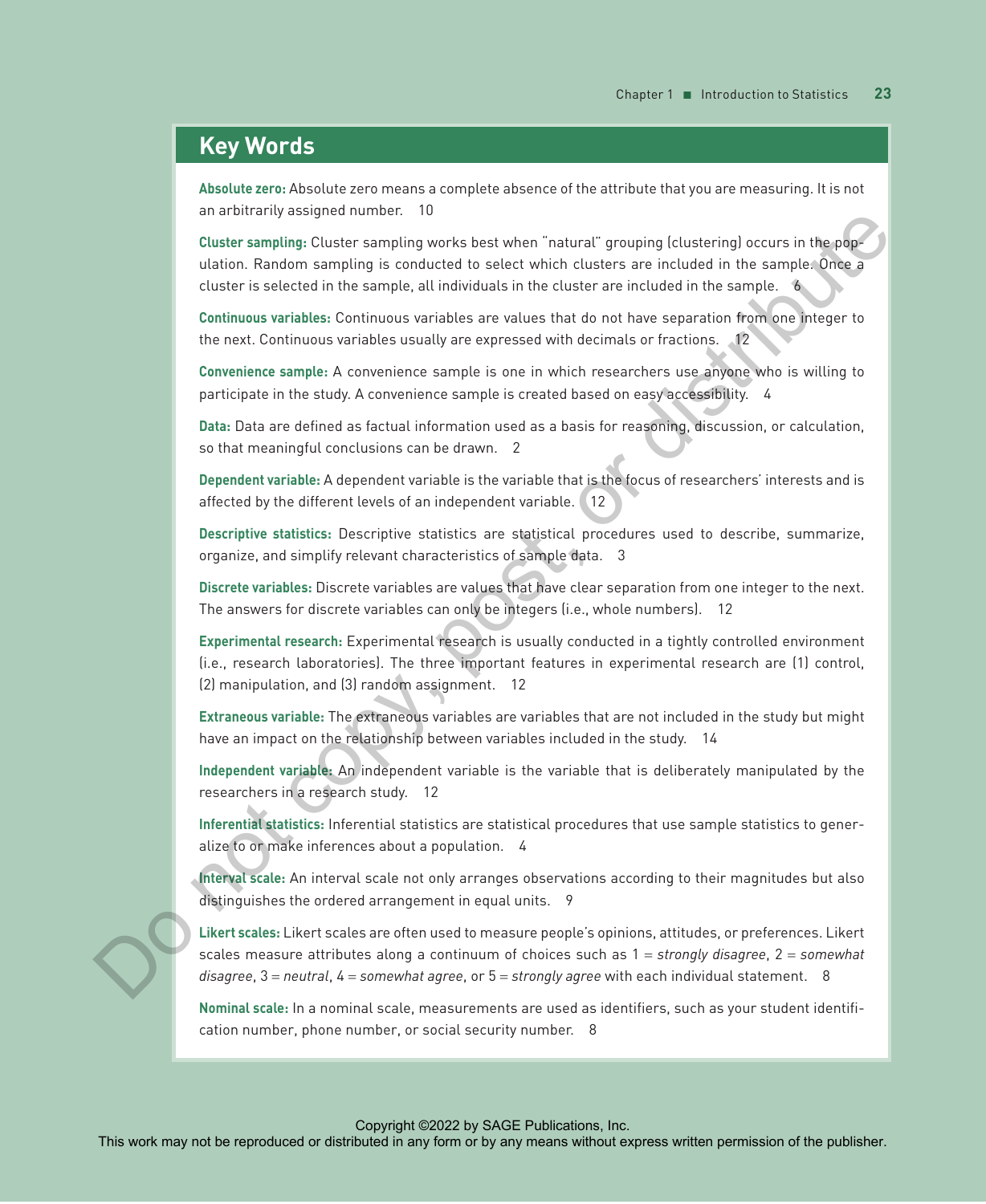**Nonexperimental research:** Nonexperimental research is conducted to observe and study research participants in their natural settings without deliberately controlling the environment or manipulating their behaviors or preferences. 13

**Ordinal scale:** In an ordinal scale, measurements are used not only as identifiers but also to carry orders in a particular sequence. 8

**Parameters:** Parameters are defined as numerical characteristics of a population. 3

**Population:** A population is defined as an entire collection of everything or everyone that researchers are interested in studying or measuring. 2

**Quasi-experimental research:** Quasi-experimental research has some but not all of the features of experimental research. More specifically, if one or more of the control, manipulation, and random assignment features are not feasible but others remain intact, the research becomes quasi-experimental. 13

**Random sample:** A random sample is an ideal way to select participants for scientific research. A random sample occurs when every member in the population has an equal chance of being selected. 4

**Ratio scale:** A ratio scale contains every characteristic that lower level scales of measurement have, such as identifiers, direction of ranking, equal units, and something extra: an absolute zero. 10

**Sample:** A sample is defined as a subset of the population from which measures are actually obtained. 2

**Sample statistics:** Sample statistics are defined as numerical attributes of a sample. 3

**Scales of measurement:** Scales of measurement illustrate different ways that variables are defined and measured. Each scale of measurement has certain mathematical properties that determine the appropriate application of statistical procedures. 8

**Simple random sample:** A simple random sample is a subset of individuals (a sample) chosen from a larger set (a population). Each individual is chosen randomly and entirely by chance, and each subset of *k* individuals has the same probability of being chosen for the sample as any other subset of *k* individuals. 5

**Statistics:** Statistics is a science that deals with the collection, organization, analysis, and interpretation of numerical data. 2

**Stratified sampling:** Stratified sampling is the process of grouping members of the population into relatively homogeneous subgroups before sampling. A random sample from each stratum is independently taken in the same proportion as the stratum's size to the population. These subsets of the strata are then pooled to form a random sample. 6 Ordinal scale in an ordinal scale, measurements are used not only as identifiers but also contry orders<br>
The particular sections of the reproduced or any form or between the publishers of the publishers of the publishers o

**Systematic sample:** A systematic sample is achieved by selecting a sample from a population using a random starting point and a fixed interval. Typically, every "*k*th" member is selected from the total population for inclusion in the sample. 6

**Variable:** A variable refers to a measurable attribute. These measures have different values from one person to another, or the values change over time. 7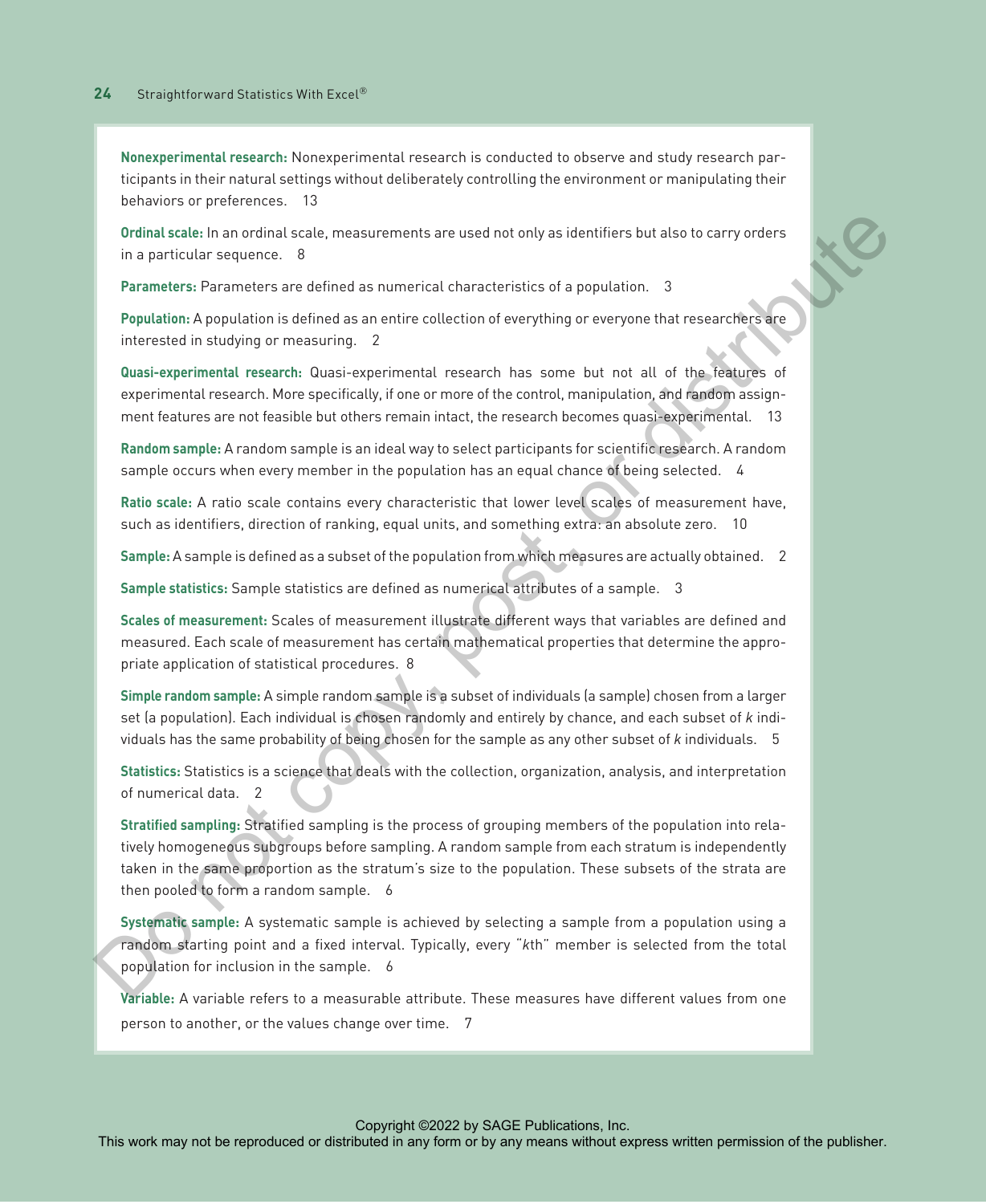### **Learning Assessment**

#### **Multiple Choice: Circle the Best Answer in Every Question**

- 1. A researcher was interested in the sleeping habits of college students. A group of 50 students were selected at random and interviewed. The researcher found that these students slept an average of 6.7 hours per day. For this study, the 50 students are an example of a The measurable may not be reproduced to the reproduced or distributed in any means with an intervention of the publisher companies to the publisher permission of the publisher. The publisher permission of the publisher or
	- a. parameter
	- b. statistic
	- c. population
	- d. sample
	- 2. A quantity, usually an unknown numerical value that describes a population, is a
		- a. parameter
		- b. statistic
		- c. population
		- d. sample
	- 3. What additional characteristic is required on a ratio scale compared with an interval scale?
		- a. Whether the measurements are the same or different
		- b. The order of the magnitudes
		- c. An absolute zero
		- d. Scores with equal units
	- 4. For  $X = 0, 1, 6, 3$ , what is  $(\sum X)^2$ ?
		- a. 20
		- b. 46
		- c. 64
		- d. 100

5. Gender, religion, and ethnicity are measurements on a(n) \_\_\_\_\_\_\_\_\_\_ scale.

- a. nominal
- b. ordinal
- c. interval
- d. ratio

The measure of temperature in Fahrenheit is an example of a(n) \_\_\_\_\_\_\_\_\_\_\_ scale of measurement.

- a. nominal
- b. ordinal
- c. interval
- d. ratio

Copyright ©2022 by SAGE Publications, Inc.<br>This work may not be reproduced or distributed in any form or by any means without express written permission of the publisher.